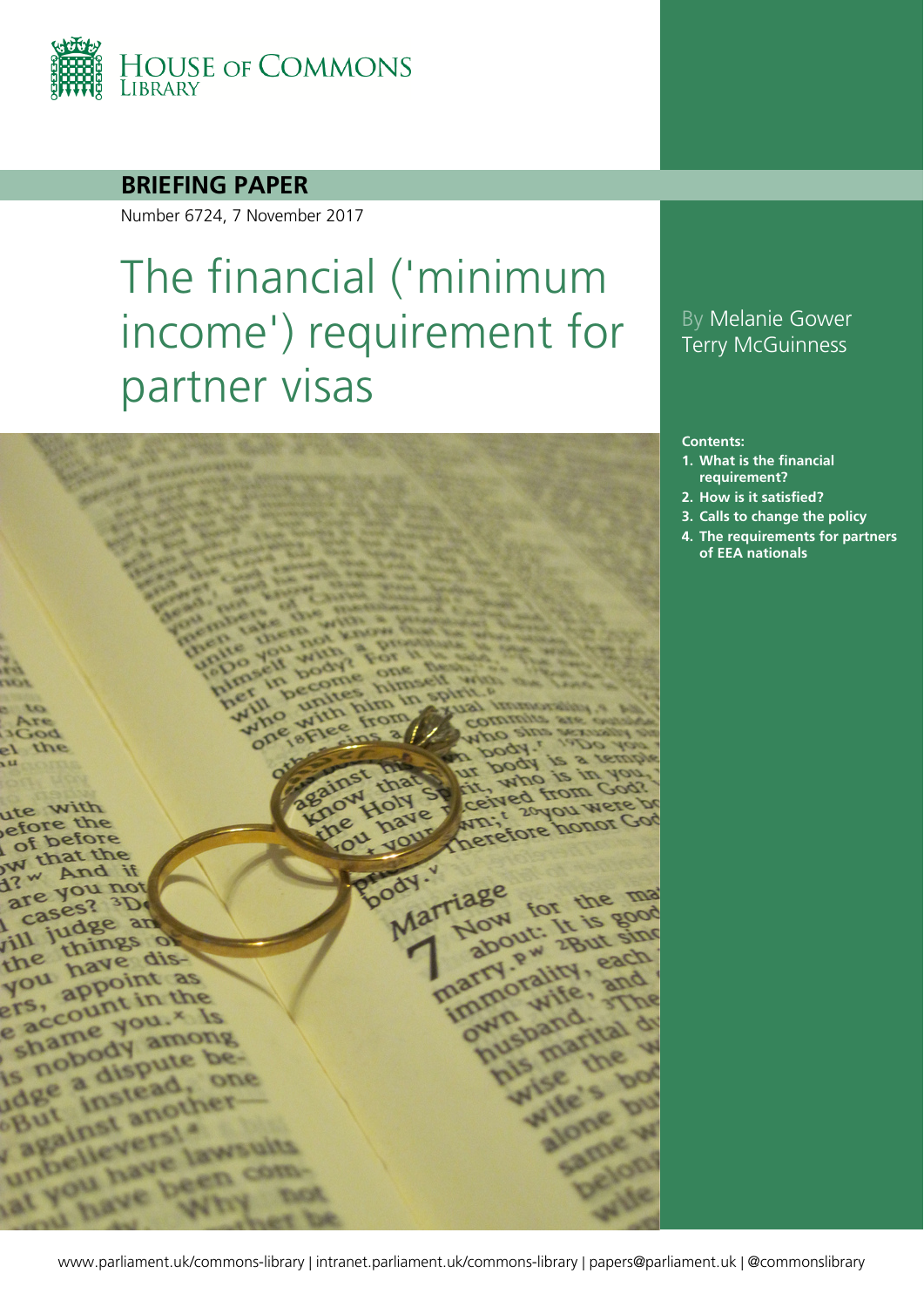## **Contents**

| <b>Summary</b>          |                                                                                                                                                                                                                                                                                                   | 3                                |
|-------------------------|---------------------------------------------------------------------------------------------------------------------------------------------------------------------------------------------------------------------------------------------------------------------------------------------------|----------------------------------|
| 1.<br>1.1<br>1.2<br>1.3 | What is the financial requirement?<br>Can exceptions be made?<br>Sources of practical guidance for applicants<br>How and why the requirement was introduced                                                                                                                                       | 5.<br>6<br>7<br>8                |
| 2.<br>2.1<br>2.2<br>2.3 | How is it satisfied?<br>What income sources are permissible?<br>If the requirements are not met: Human rights<br>considerations<br>What makes a case 'exceptional'?<br>When can other income sources be considered?<br>Compassionate cases: Scope to grant leave outside the<br>Immigration Rules | 10<br>10<br>12<br>13<br>15<br>18 |
| 3.                      | Calls to change the policy<br>Common criticisms of the Rules, and counter-arguments                                                                                                                                                                                                               | 19<br>20                         |
| 4.<br>4.1<br>4.2        | The requirements for partners of EEA nationals<br>Why are the requirements different?<br>Can British citizens use EU law to bring partners to the UK?                                                                                                                                             | 24<br>24<br>24                   |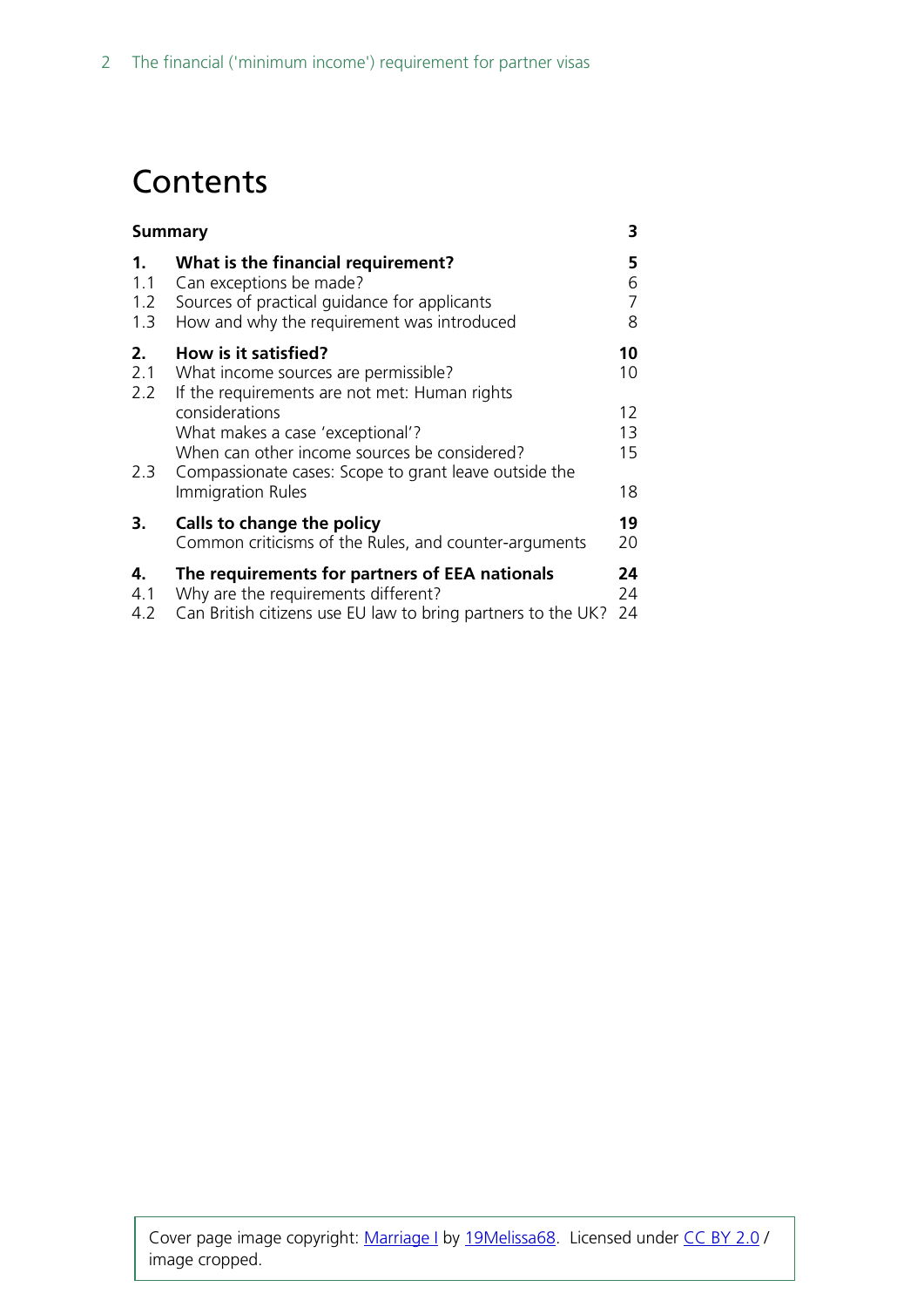## <span id="page-2-0"></span>Summary

#### **What is the financial ('minimum income') requirement?**

Since July 2012 the UK's Immigration Rules have required non-EEA nationals to satisfy a financial, 'minimum income' requirement in order to secure a visa to join a British/settled spouse or partner in the UK.

Available maintenance funds equivalent to a minimum gross annual income of £18,600 are required. A higher amount is required when visas are sought for non-EEA national children.

The requirement can only be met through the sources of income and funding specified in the Immigration Rules. These are subject to conditions. For example, the visa applicant's employment income can only be considered if they are already in the UK with permission to work. The sponsoring partner's overseas employment is not acceptable on its own to satisfy the requirement.

The financial requirement must be met each time the migrant applies for temporary leave to remain as a family member, and when they become eligible to apply for Indefinite Leave to Remain (usually after five years).

Individual exceptions to the minimum income requirement cannot be made, but there can be some flexibility if a visa refusal would breach the couple's human rights. The requirement does not apply if the UK-based sponsor is in receipt of Carer's Allowance or certain disability-related benefits.

#### **Why is it controversial?**

The Government contends that the financial requirement supports integration and prevents a burden being placed on the taxpayer.

Various migrants' rights groups consider the minimum income requirement to be unfair, inflexible, disproportionate and counterproductive.

It is acknowledged that in some cases, the financial requirement represents a significant and possibly permanent obstacle to a couple living together in the UK, and that some demographic groups are particularly affected by it due to differences in earnings.

The Children's Commissioner for England has estimated that up to 15,000 British children are growing up in "Skype families" because their parents cannot live together in the UK due to these Immigration Rules.

The threshold for falling within the provisions for cases raising human rights issues is very high. Cases which have been refused in spite of the existence of compassionate circumstances are sometimes highlighted by the media, although it is not always possible to determine their final outcome from the coverage.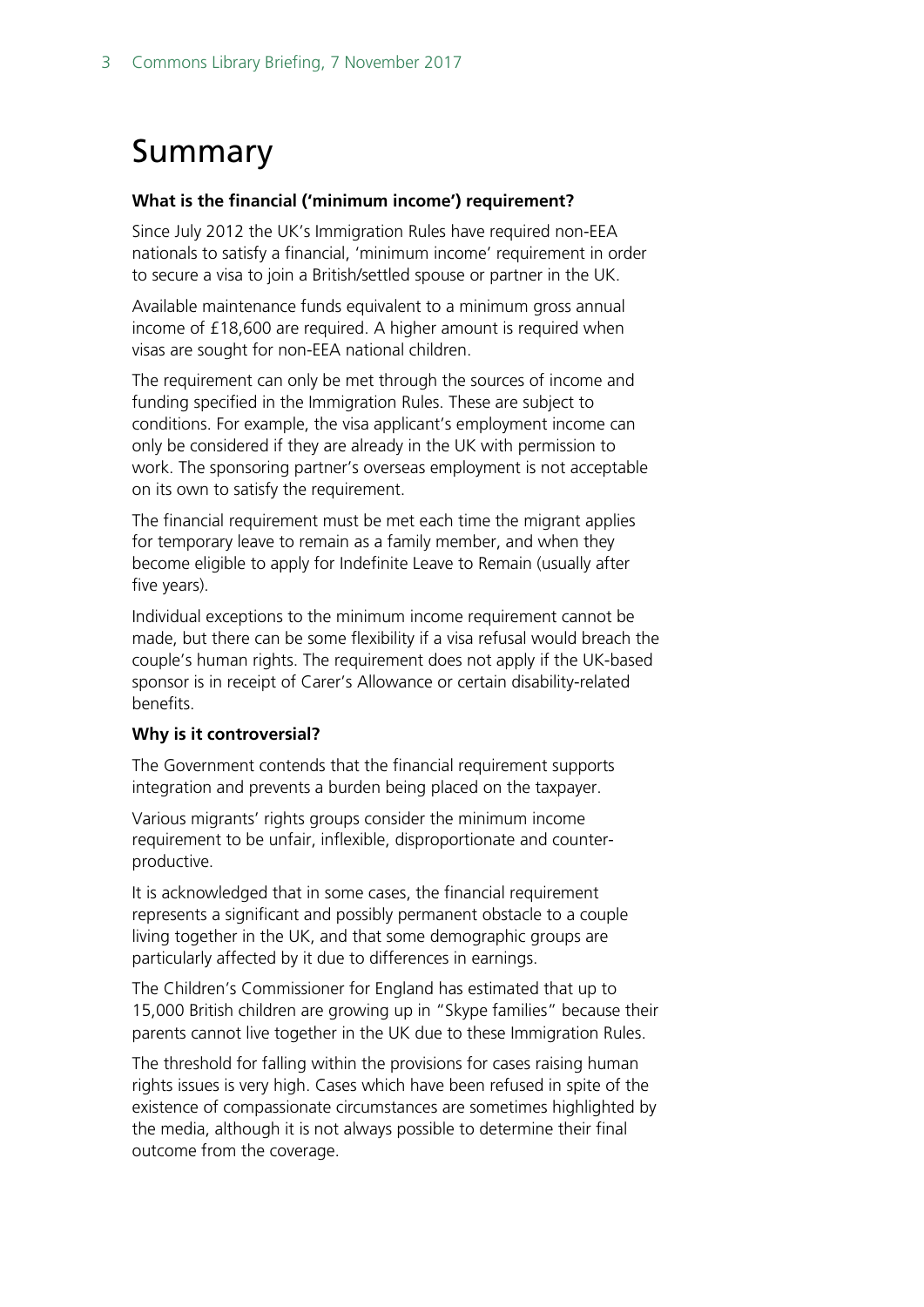#### **Changes made following scrutiny by the Supreme Court**

In February 2017 the Supreme Court found that the minimum income requirement is acceptable in principle. However it did require the Government to make some changes to the Immigration Rules and associated policy guidance. This was in order to take proper account of the Secretary of State's duty to have regard to the need to safeguard and promote the welfare of children, and also to take proper account of other possible sources of income and third-party financial support.

Amended Immigration Rules and policy guidance came into effect on 10 August 2017.

Since then, if an application cannot meet the financial requirement through the five sources specified in the Immigration Rules, decisionmakers are instructed to consider whether there are "exceptional circumstances" which could or would render a refusal decision a breach of human rights (ECHR Article 8).

If the decision-maker considers that refusal would result in a breach of the Article 8 rights of a relevant party, they must grant the application, even if the financial requirement is not met.

If the decision-maker considers that refusal could breach human rights, the application must still satisfy the financial requirement, but the decision-maker can take a wider range of income sources into account.

Applicants granted on human rights grounds do not have to satisfy the financial requirement again when applying to renew their temporary visa, but must wait longer (10 years) before becoming eligible to apply for Indefinite Leave to Remain.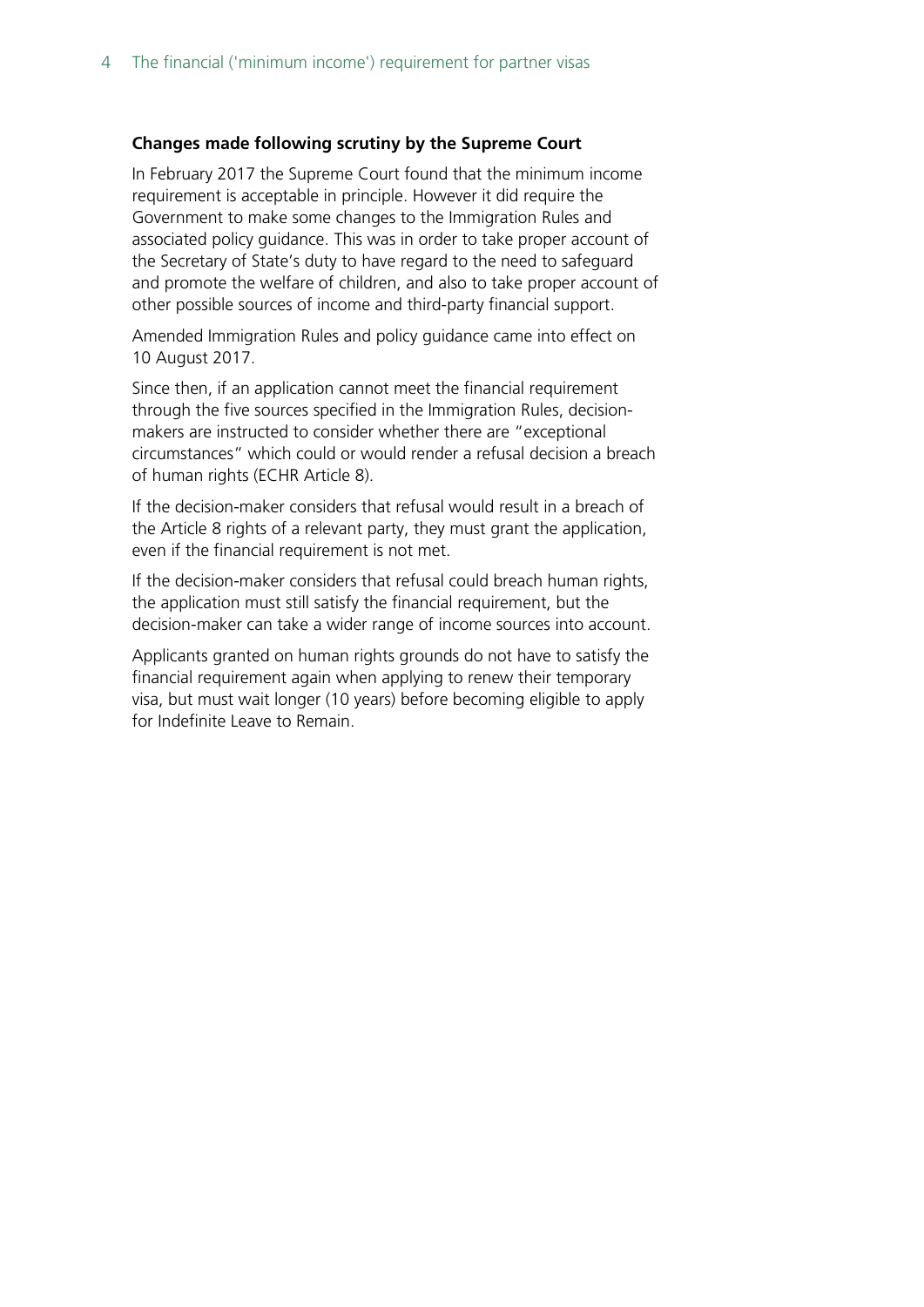## <span id="page-4-0"></span>1. What is the financial requirement?

#### **Summary**

Applications for a spouse/partner visa for a non-EEA national must demonstrate available maintenance funds equivalent to a minimum income of £18,600. The income threshold is greater for applications involving dependent non-EEA national children.

Individual exceptions to the minimum income requirement cannot be made. The requirement does not apply if the UK-based sponsor is in receipt of Carer's Allowance or certain disabilityrelated benefits.

Various sources of income and funding can be used to meet the financial requirement, subject to conditions.

The requirement must be met each time the migrant applies for temporary leave to remain as a family member, and when they become eligible to apply for Indefinite Leave to Remain.

The UK's Immigration Rules require that applications for visas for non-EEA national spouses/partners (including fiancé(e)s/civil partners/prospective civil partners and unmarried or same-sex partners) of British citizens or people who have Indefinite Leave, Refugee Status or Humanitarian Protection in the UK must show available maintenance funds equivalent to a minimum income of at least  $£18,600$  $£18,600$  $£18,600$  per year.<sup>1</sup> This rule (the 'minimum income' requirement) has been in place since July 2012.

If visas are being sought for non-EEA national dependent children, the income requirement is higher: an extra £3,800 for the first child, and £2,400 for each additional child.

The financial requirement must be satisfied each time the non-EEA national renews their visa (usually twice), and when they apply for Indefinite Leave to Remain (usually after five years in the UK).

Various sources of income and funding can be used to meet the financial requirement, although there are conditions attached to each of these.

For example, the visa applicant's employment income can only be taken into account if they are already in the UK with permission to work (i.e. if they are applying to 'switch' immigration category). If that is not the case, only the visa sponsor's employment income can be considered. Again, the visa sponsor cannot solely rely on income from employment overseas. This condition has prevented some British ex-pats from being able to return to the UK with their partners.

UK Visas and Immigration (UKVI) decision-makers take different considerations into account if an application cannot satisfy the financial The financial requirement is equivalent to a minimum income of £18,600, but higher in cases involving non-EEA/British dependent children

<span id="page-4-1"></span> <sup>1</sup> [Immigration Rules,](https://www.gov.uk/guidance/immigration-rules/immigration-rules-index) HC 395 of 199304 as amended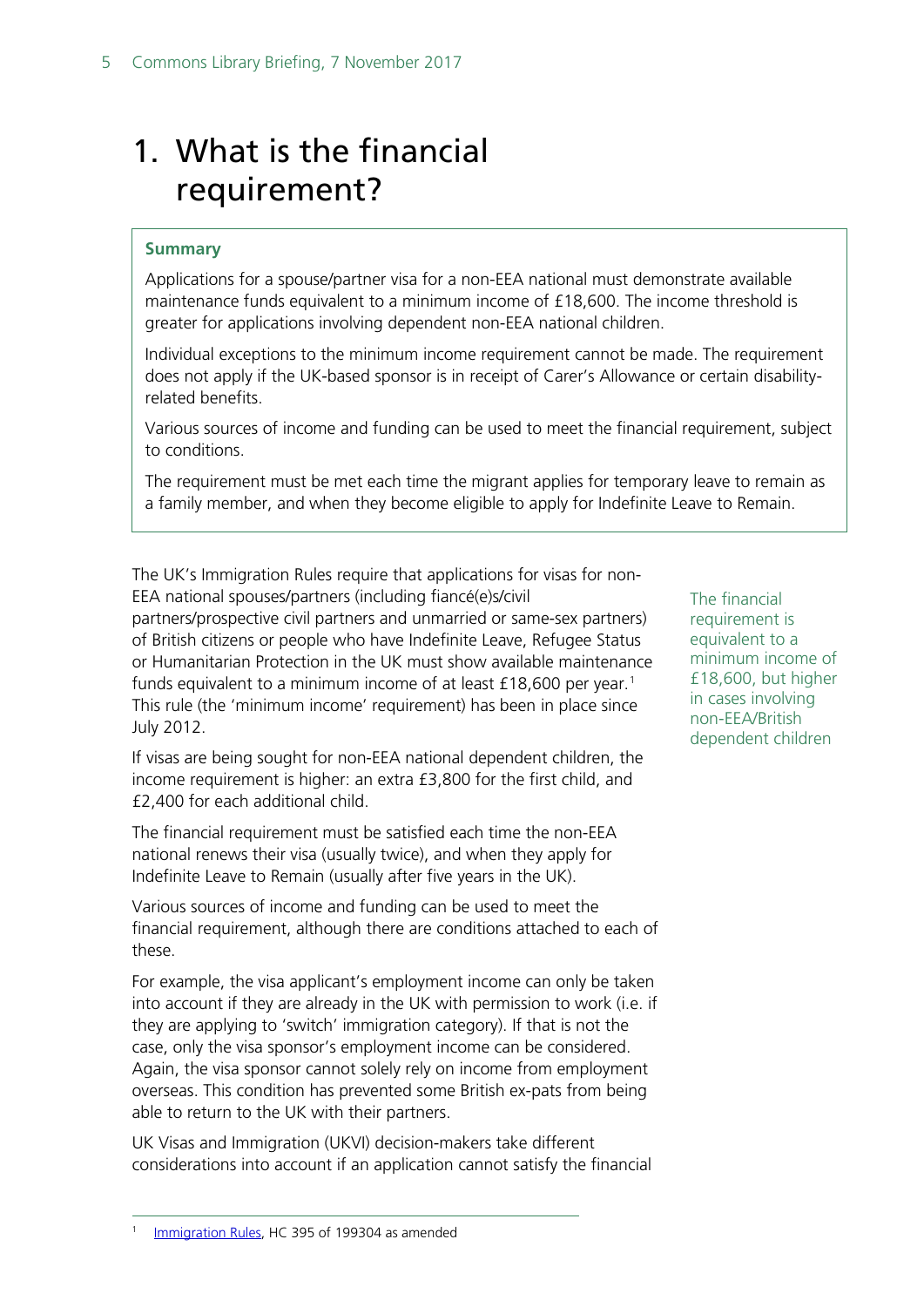requirement but a refusal decision would or could raise human rights issues (discussed further in section 2.2 of this briefing).

**Box 1: Overview of the maintenance requirements before and after 9 July 2012**

**Before: Must demonstrate ability to adequately accommodate and maintain the applicant without recourse to public funds (with reference to Income Support levels)**

A variety of income sources could be considered, for example:

- Sponsor and/or migrant partner's employment overseas and employment prospects in the UK
- Evidence of sufficient independent means
- Support from third parties (such as family members)

The requirement applied to applications for temporary leave to remain (after a two year probationary period, the migrant partner could apply for Indefinite Leave to Remain).

**After: Must demonstrate available maintenance funds equivalent to an income of at least £18,600 per year (plus an extra £3,800 for one dependent child and extra £2,400 for each additional child)**

Only income sources and evidence specified in the Immigration Rules can be taken into account, such as:

- Sponsor's earnings in the UK, or sponsor's overseas earnings and confirmed job offer in the UK
- Migrant spouses' employment income (if they are in the UK with permission to work)
- Migrant spouse's overseas employment income or offers of employment in the UK, and offers of third party support cannot be taken into account.

The requirement must be satisfied when applying for initial leave to remain, when extending that leave to remain after 2.5 years, and when applying for Indefinite Leave to Remain at the end of the 5 year 'probationary period'.

As with most categories of temporary visa, it has long been the case (i.e. before and after July 2012) that people who come to the UK as partners of British citizens/permanent residents are ineligible for most welfare benefits, tax credits or state housing assistance, due to a 'no [recourse to](https://www.gov.uk/government/publications/public-funds--2/public-funds)  [public funds'](https://www.gov.uk/government/publications/public-funds--2/public-funds) visa condition.

## <span id="page-5-0"></span>1.1 Can exceptions be made?

There is no scope to make individual exceptions to the minimum income requirement if the Immigration Rules require that it is satisfied.

The minimum income requirement does not apply if the UK-based sponsor is in receipt of Carer's Allowance or certain disability-related benefits. Instead, the sponsor must demonstrate that they have "adequate maintenance" funds in place, in line with the approach taken before the minimum income requirement was introduced.<sup>[2](#page-5-1)</sup> But if Sponsors in receipt of certain welfare benefits are exempt from the requirement

<span id="page-5-1"></span> <sup>2</sup> Although the guidance states applicants cannot rely on offers of support from third parties. Home Office, *Immigration Directorate Instructions*, Chapter 8 Appendix FM [\(Family members\),](https://www.gov.uk/government/publications/chapter-8-appendix-fm-family-members) Annex FM section FM 1.7A, August 2015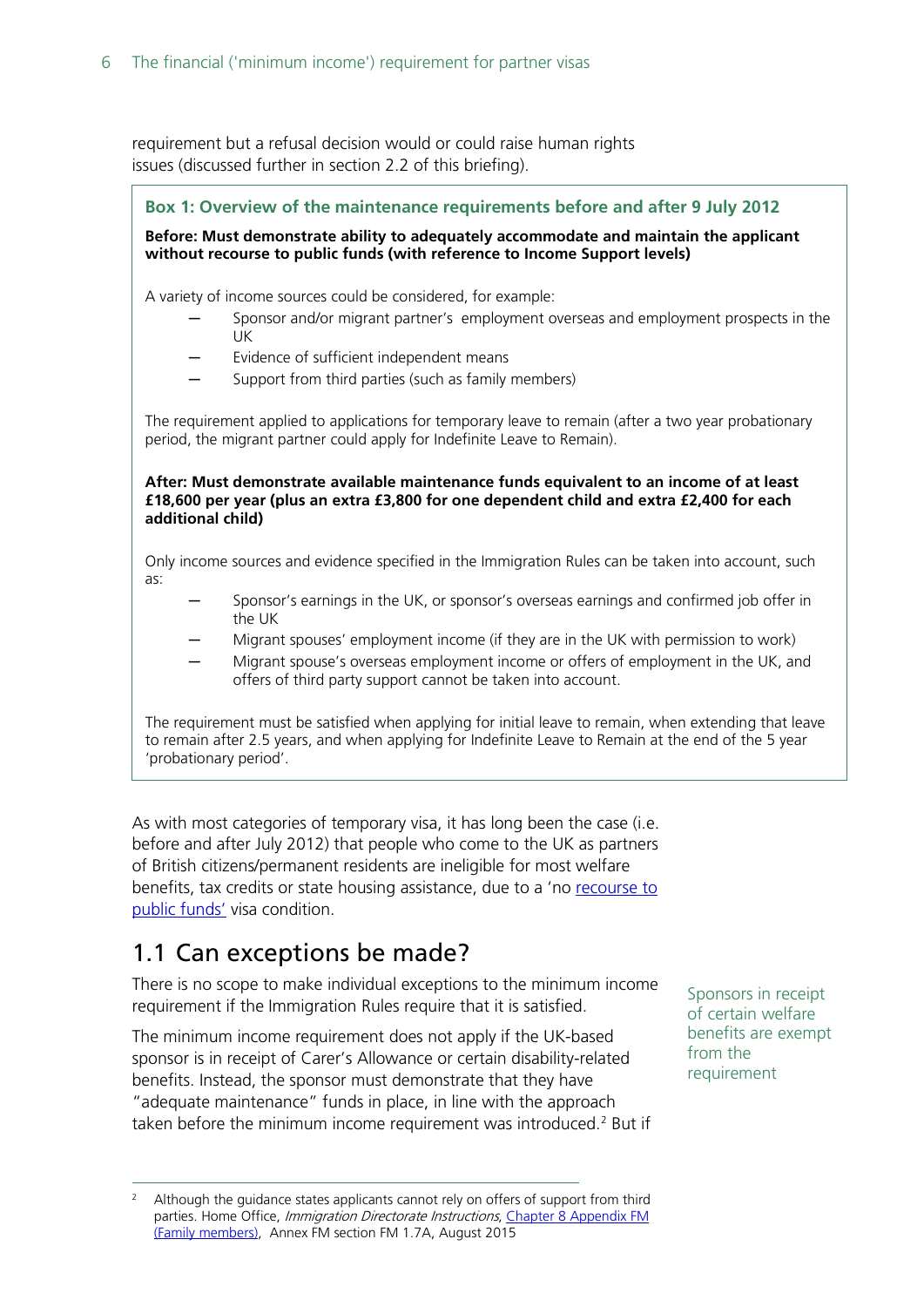the sponsor's circumstances change, the minimum income requirement would apply in subsequent applications.

#### **Box 2: Benefits which exempt a visa sponsor from the financial requirement**

The financial requirement does not apply if the UK-based sponsor is in receipt of any of the following benefits:

- Disability Living Allowance
- Severe Disablement Allowance
- Industrial Injuries Disablement Benefit
- Personal Independence Payment
- Attendance Allowance
- Carer's Allowance
- Armed Forces Independence Payment or Guaranteed Income Payment under the Armed Forces Compensation Scheme
- Constant Attendance Allowance, Mobility Support or War Disablement Pension under the War Pensions Scheme
- Police Injury Pension

#### **Armed forces cases**

Applications sponsored by a member of HM Armed Forces personnel have been subject to the minimum income requirement since 1 December 2013, although it is applied in a slightly different way. [3](#page-6-1) The main difference is that partners in Armed Forces cases are initially given leave to remain for five years (rather than two and a half years as is the case for civilian cases). This affects the way in which the couple's cash savings are calculated, if they choose to rely on such savings in order to meet the minimum income requirement.

People in receipt of certain payments related to service in HM Armed Forces (under the Armed Forces Compensation Scheme or War Pensions Scheme) are exempt from the minimum income requirement.<sup>4</sup>

## <span id="page-6-0"></span>1.2 Sources of practical guidance for applicants

The content (and format) of the Immigration Rules for family members of British/settled persons are complex. They are spread between Part 8 and Appendix FM and FM-SE of the [Immigration Rules.](https://www.gov.uk/government/collections/immigration-rules) Paragraphs A277 - A279 of the Immigration Rules set out which parts of the Rules apply to pre- and post- 9 July 2012 spouse/fiancé(e)/partner visa applicants.

The '*Family visas'* section on the GOV.UK website has general information for non-EEA nationals about applying to join or remain in the UK with a British/settled partner. It also links to the detailed policy

<span id="page-6-2"></span><span id="page-6-1"></span>[HC 803 of 2013-14;](http://www.ukba.homeoffice.gov.uk/sitecontent/documents/policyandlaw/statementsofchanges/) see also Home Office, Family members of HM Forces statement [of intent: Changes to the Immigration Rules from December 2013](https://www.gov.uk/government/publications/armed-forces-family-migration-statement-of-intent), 4 July 2013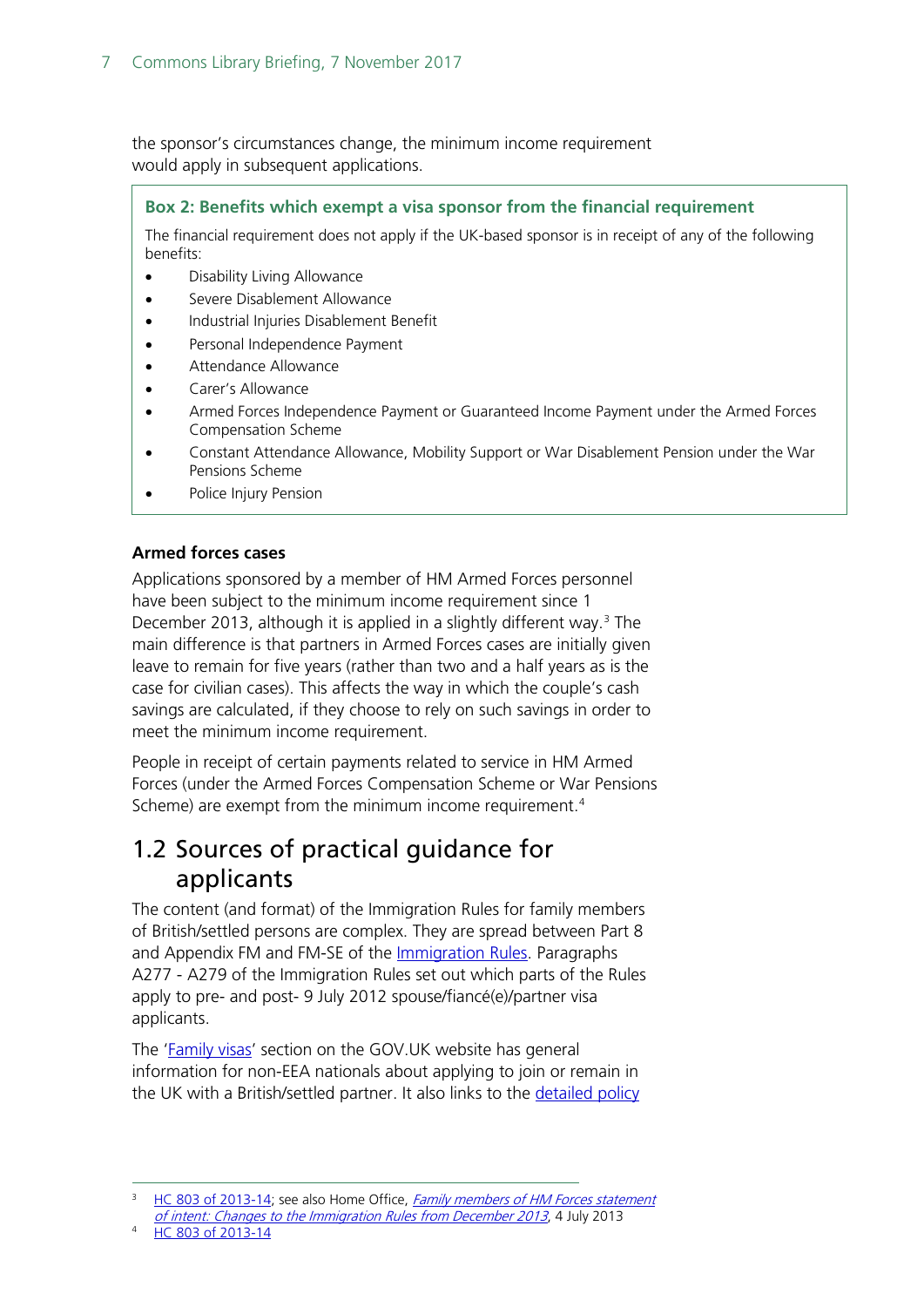[guidance](https://www.gov.uk/topic/immigration-operational-guidance/immigration-directorate-instructions) about the financial requirement and other eligibility criteria which is used by UKVI caseworkers when deciding applications.<sup>[5](#page-7-1)</sup>

The Immigration Law Practitioner's Association has produced several [information sheets](http://www.ilpa.org.uk/pages/ilpa-information-service-further-information-sheets.html) on the changes to the family migration rules and related developments.

As always, constituents seeking advice specific to their circumstances should consult a suitably qualified professional. The GOV.UK website pages on ['Find a regulated immigration adviser'](https://www.gov.uk/find-an-immigration-adviser/search-for-an-adviser) and the website of the [Office of the Immigration Services Commissioner](http://www.oisc.gov.uk/) explain about the regulation of immigration advisers and offer online 'adviser finder' services.

## <span id="page-7-0"></span>1.3 How and why the requirement was introduced

#### How

The minimum-income requirement was introduced through a Statement of Changes to the Immigration Rules and came into effect from 9 July 2012.[6](#page-7-2)

It was part of a broader package of changes to various family visa categories. Prior to making the changes, the then Government had conducted a [public consultation](https://www.gov.uk/government/consultations/family-migration-consultation) and commissioned the Migration [Advisory Committee](https://www.gov.uk/government/publications/migration-advisory-committee-income-for-family-migration-route) to advise it on introducing a financial requirement.

#### Why

The Coalition Government's rationale for introducing the minimum income requirement was that family migrants and their British-based sponsors should have sufficient financial resources to be able to support themselves and enable the migrant to participate in society without being a burden on the general taxpayer.<sup>[7](#page-7-3)</sup> It considered that the Immigration Rules in place before July 2012 were insufficient for these objectives. Subsequent governments have continued to explain the policy in these terms.

The underlying objective for the broader changes to family visas was to further the Coalition Government's objective of reducing net migration levels from hundreds of thousands to tens of thousands.<sup>[8](#page-7-4)</sup> Again, subsequent governments have continued to pursue this goal.

The rule is intended to ensure that sponsors have sufficient resources to support themselves and their partner without being a burden on the taxpayer

<span id="page-7-1"></span>Home Office, Immigration Directorate Instructions, 'Chapter 8 Appendix FM (family [members\)'](https://www.gov.uk/government/publications/chapter-8-appendix-fm-family-members). In particular, Annex FM 1.7 'Financial requirement' and Annex 1.7a 'Maintenance' discuss in detail how the minimum income requirement is applied. 6 [HC 194 of 2012-13](https://www.gov.uk/government/publications/statement-of-changes-to-the-immigration-rules-hc194-june-2012)

<span id="page-7-4"></span><span id="page-7-3"></span><span id="page-7-2"></span> $\frac{7}{8}$  [HC Deb 11 June 2012 cc48-50](http://www.publications.parliament.uk/pa/cm201213/cmhansrd/cm120611/debtext/120611-0002.htm#1206117000003)

<sup>8</sup> [HC Deb 15 October 2012 c90W](http://www.publications.parliament.uk/pa/cm201213/cmhansrd/cm121015/text/121015w0004.htm#12101610000370)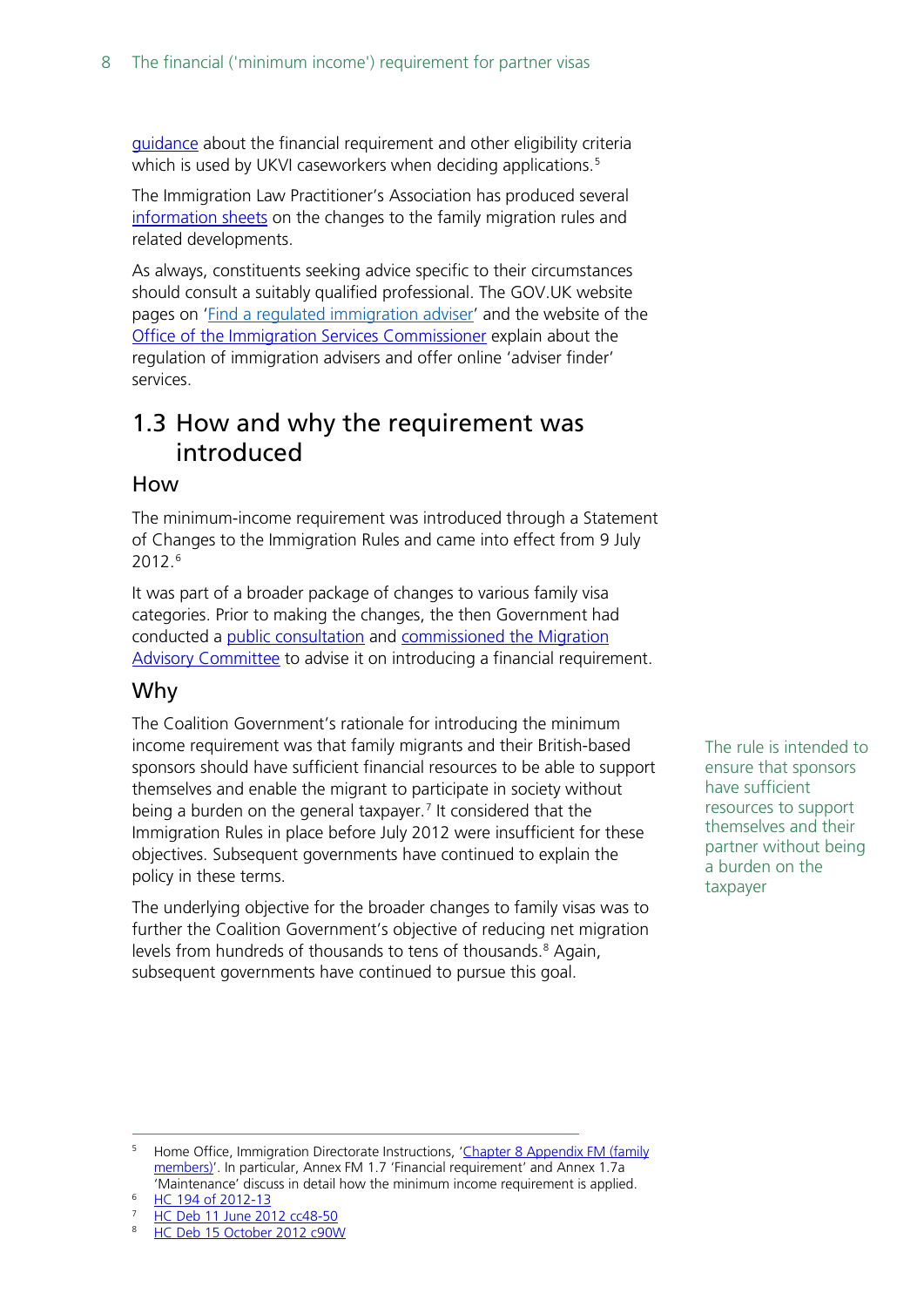#### **Why £18,600?**

The threshold was set at £18,600 after the Coalition considered advice from the Migration Advisory Committee (MAC).[9](#page-8-0)

The MAC had identified £18,600 as the level of annual gross pay at which a couple would not receive income-related benefits (assuming weekly rent of £100).<sup>10</sup> The then Government said that it intended to review the level of the financial requirement annually, and that it may be affected by the roll-out of Universal Credit.<sup>[11](#page-8-2)</sup> To date, it hasn't been increased, although the Conservative Party's 2017 General Election manifesto signalled an intention to do so.<sup>[12](#page-8-3)</sup>

The MAC had recommended a minimum gross income threshold of between £18,600 and £25,700 per year. The different thresholds reflected different approaches to calculating "burden on the state". The MAC estimated that around 45% of applicants would fall short of the lower threshold amount and 64% of applicants would not satisfy the upper threshold. The MAC emphasised that its recommendations were purely based on economic considerations, and did not take into account wider legal, social or moral issues related to family migration.

#### **Why a higher amount for applications with dependent children?**

The higher income requirement for sponsoring children (an extra £3,800/£2,400) is intended to reflect "the education and other costs arising in such cases".<sup>[13](#page-8-4)</sup> It applies at each application stage until the migrant partner is granted permanent settlement, even if the dependent child turns 18 before this time (unless they have been granted an immigration status in their own right).<sup>[14](#page-8-5)</sup> It applies to biological children, step-children and adopted children (in certain circumstances), and children coming for the purpose of adoption who are subject to immigration control and applying for limited leave to enter or remain under Appendix FM or the relevant paragraphs of Part 8 of the Immigration Rules.

The financial requirement doesn't apply to applications from children who are:

- British citizens (including adopted children who become British);
- EEA nationals (except where a non-EEA spouse or partner is being joined by EEA children of a former relationship who do not have a right to be admitted to the UK under the EEA Regulations);
- Settled in the UK or eligible for Indefinite Leave to Enter; or
- Eligible in a category of the Immigration Rules which is not subject to the financial requirement.<sup>[15](#page-8-6)</sup>

<span id="page-8-3"></span><sup>12</sup> *[Forward, Together](https://s3.eu-west-2.amazonaws.com/manifesto2017/Manifesto2017.pdf)*, Conservative and Unionist Party Manifesto 2017 p.54

£18,600 is the level of gross annual pay at which a couple would not receive income-related benefits

The financial requirement is higher if children are also being sponsored (subject to certain exceptions)

<span id="page-8-0"></span><sup>&</sup>lt;sup>9</sup> MAC, *Review of the minimum income requirement for sponsorship under the family* [migration route](https://www.gov.uk/government/publications/migration-advisory-committee-income-for-family-migration-route), November 2011

<span id="page-8-1"></span><sup>&</sup>lt;sup>10</sup> MAC, Review of the minimum income requirement for sponsorship under the family [migration route](https://www.gov.uk/government/publications/migration-advisory-committee-income-for-family-migration-route), November 2011, para 4.50

<span id="page-8-2"></span><sup>&</sup>lt;sup>11</sup> Home Office , *[Statement of Intent: Family migration](http://www.ukba.homeoffice.gov.uk/sitecontent/documents/news/soi-fam-mig.pdf)*, 12 July 2012, para 80

<span id="page-8-4"></span><sup>&</sup>lt;sup>13</sup> Home Office *, [Statement of Intent: Family migration](http://www.ukba.homeoffice.gov.uk/sitecontent/documents/news/soi-fam-mig.pdf)*, 12 July 2012, para 85

<span id="page-8-5"></span><sup>&</sup>lt;sup>14</sup> If the higher minimum income requirement continues to apply in respect of a child over 18, their income and savings can be counted towards the requirement.

<span id="page-8-6"></span><sup>&</sup>lt;sup>15</sup> Home Office, *Immigration Directorate Instructions*, 'Chapter 8 Appendix FM (family [members\)'](https://www.gov.uk/government/publications/chapter-8-appendix-fm-family-members), Annex FM 1.7 'Financial requirement', April 2015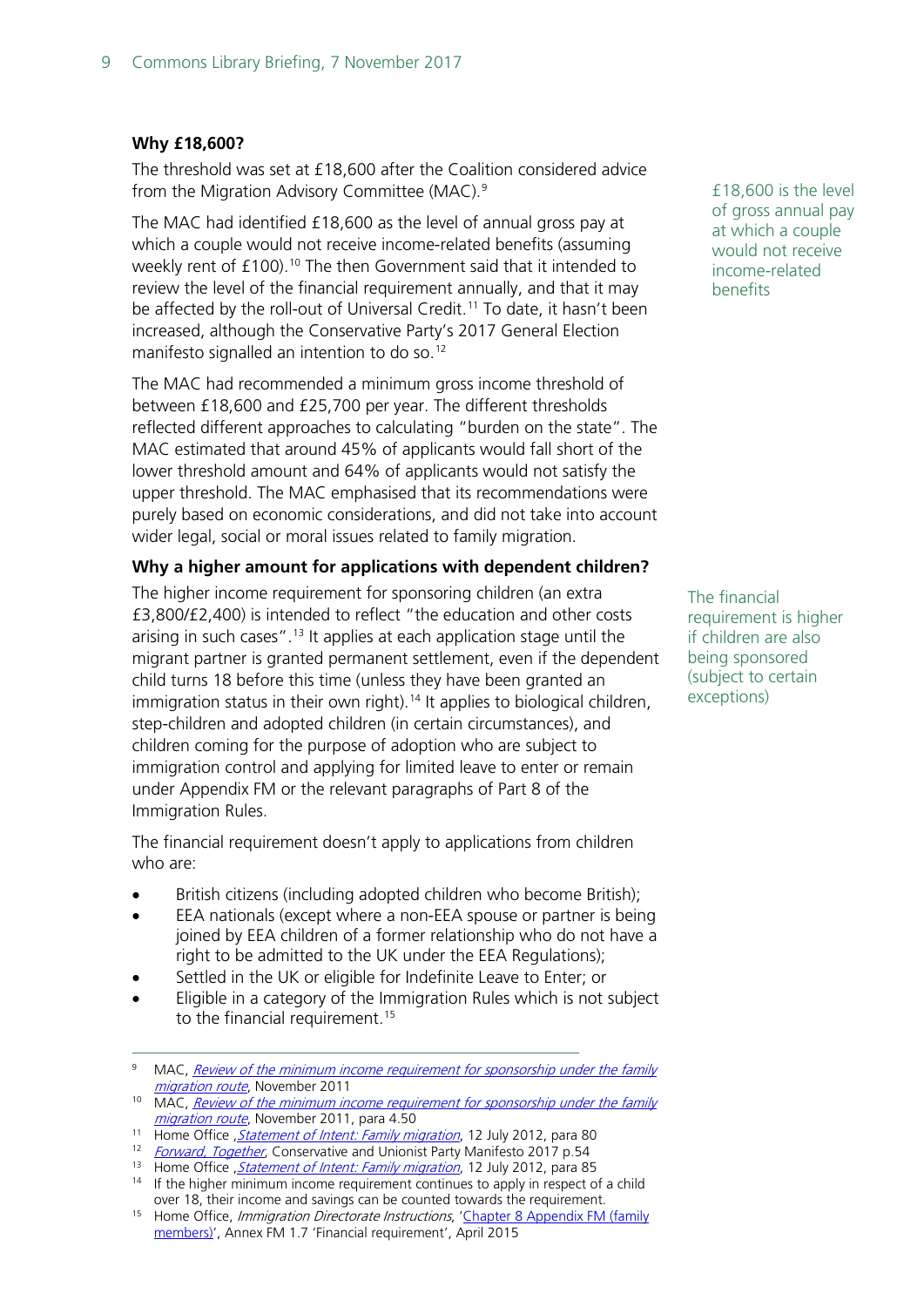## <span id="page-9-0"></span>2. How is it satisfied?

#### **Summary**

The Immigration Rules are prescriptive about how to meet the requirement, particularly in terms of what sources of income and pieces of evidence can be taken into account.

If an application does not meet the requirement, UKVI staff must consider whether there are "exceptional circumstances" which would or could make a visa refusal decision a breach of the applicant/sponsoring partner's human rights (i.e. because it would result in "unjustifiably harsh consequences" for the applicants).

If they find that there would be a breach, they must grant the application even if the minimum income requirement is not satisfied.

If they find that there could be a breach, the minimum income requirement still applies, but they can consider other sources of income in order to ascertain whether it is met.

## <span id="page-9-1"></span>2.1 What income sources are permissible?

Only income from sources that are specified in Appendix FM-SE of the Immigration Rules can be considered when assessing whether an application satisfies the financial requirement. Home Office policy guidance summarises the five acceptable income sources:

- Income from salaried or non-salaried employment of the partner (and/or the applicant if they are in the UK with permission to work). (…)
- Non-employment income, e.g. income from property rental or dividends from shares. (…)
- Cash savings of the applicant's partner and/or the applicant, above £16,000, held by the partner and/or the applicant for at least 6 months and under their control. (…)
- State (UK or foreign), occupational or private pension of the applicant's partner and/or the applicant. (…)
- Income from self-employment, and income as a director or employee of a specified limited company in the UK, of the partner (and/or the applicant if they are in the UK with permission to work).  $(...)^{16}$  $(...)^{16}$  $(...)^{16}$

Various combinations of these sources are allowed in order to meet the financial requirement, however certain combinations are not. For example, cash savings can be combined with income from salaried and non-salaried employment in certain circumstances, but they cannot be combined with income from self-employment.

There are specific criteria attached to each of these permitted income sources. For example, as the descriptions for categories A and B indicate, the migrant applicant's employment income can only be taken into account once they are in the UK with permission to work - their overseas employment income, or prospective earnings from a job offer

The Immigration Rules specify which income sources can be used to satisfy the requirement, and what type of supporting evidence must be provided

<span id="page-9-2"></span>Home Office, *Immigration Directorate Instructions*, 'Chapter 8 Appendix FM (family [members\)'](https://www.gov.uk/government/uploads/system/uploads/attachment_data/file/636618/Appendix_FM_1_7_Financial_Requirement_Final.pdf) Annex FM 1.7'Financial requirement', April 2015, p.17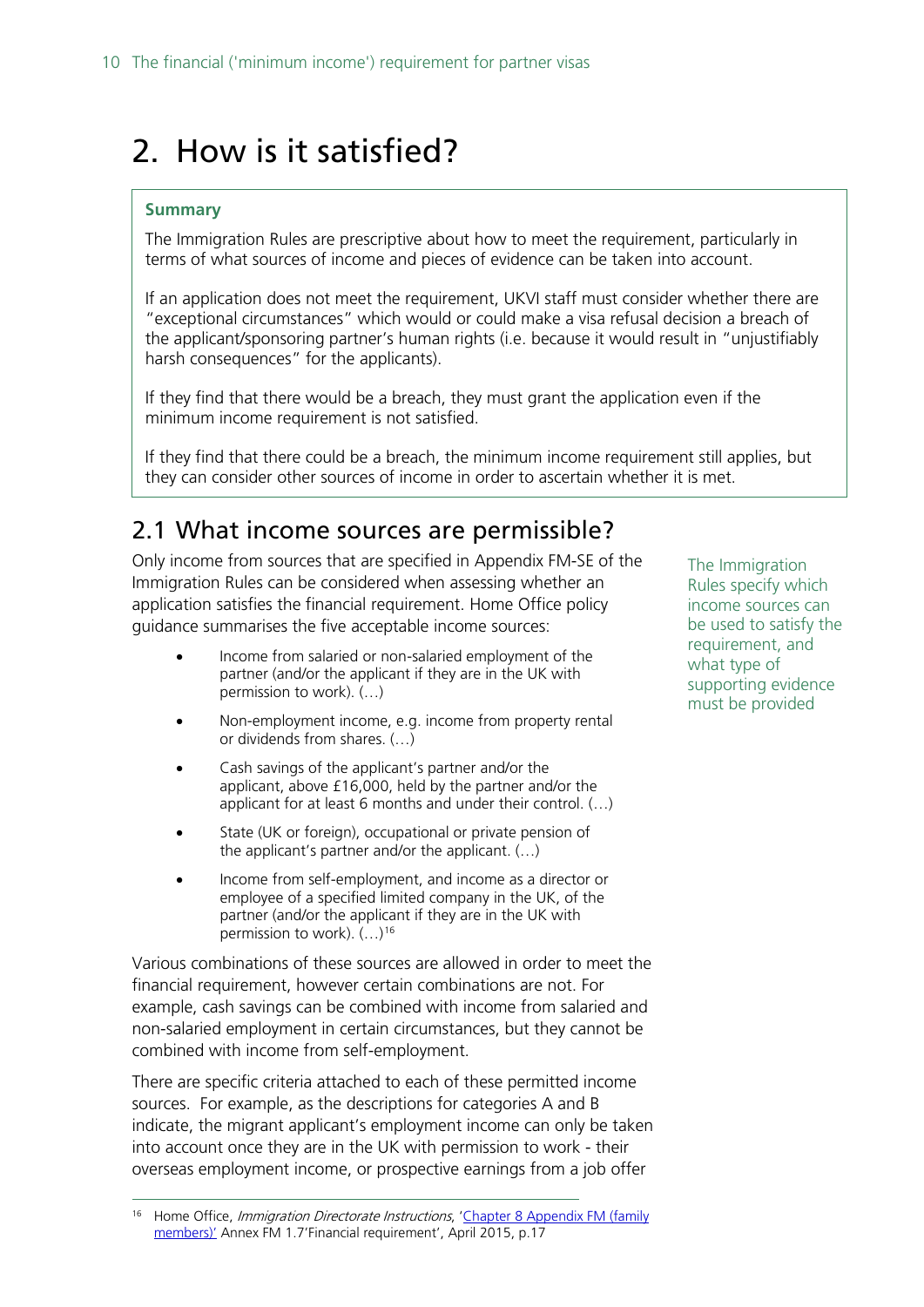in the UK, will not be considered. Therefore, only the sponsor (i.e. the British/settled partner)'s employment income is considered if the applicant is not already living and working in the UK.

Furthermore,

- If the sponsor is in the UK and relying on their employment income, they must be in employment at the point of application (with a gross annual salary which meets the financial requirement alone or combined with other permitted sources) and either:
	- have been so continuously for the previous six months or
	- if employed for less than six months, have also received over the previous 12 months the level of income required through gross salaried income and/or other permitted sources.
- If the sponsor has been living overseas and is returning to the UK with the applicant, they must have a verifiable job offer or signed contract of employment to start work within three months of their return (with an annual salary which is sufficient to meet the financial requirement on its own or in conjunction with other permitted sources). They must also either:
	- be in employment overseas at the point of application (with a gross annual salary which meets the financial requirement alone or in combination with other permitted sources) and have been so continuously for at least the previous six months; or
	- have received the level of income required over the previous 12 months through gross salaried income and/or other permitted sources.

#### **Making up a shortfall through cash savings**

Cash savings must have been held by the applicant, their partner or both jointly and under their control, and for at least the six months prior to the date of application. The first £16,000 in cash savings are not taken into account. This is because £16,000 is the level at which a person generally ceases to be eligible for income-related benefits.

When applying for temporary leave to remain, the amount of cash savings that can count towards the income requirement is calculated by dividing the amount of savings over £16,000 by 2.5 (this is equivalent to the number of years of temporary leave being applied for). When applying for Indefinite Leave to Remain (after five years), all cash savings over £16,000 can be considered.

In practice, therefore, when applying for temporary leave as a partner:

- **£62,500 in cash savings is required if no other income sources are being used** to meet the income requirement:  $(62,500-16,000) / 2.5 = 18,600$
- **£17,500 in cash savings is required if the sponsor's income is £18,000**, in order to make up the £600 shortfall: (17,500-16,000)  $/ 2.5 = 600^{17}$

At least six months' proof of earnings are required if relying on employment income

The first £16,000 in cash savings are not taken into account, because this is the level at which a person generally ceases to be eligible for incomerelated benefits

<span id="page-10-0"></span><sup>&</sup>lt;sup>17</sup> The amounts may differ for family members of Armed Forces sponsors.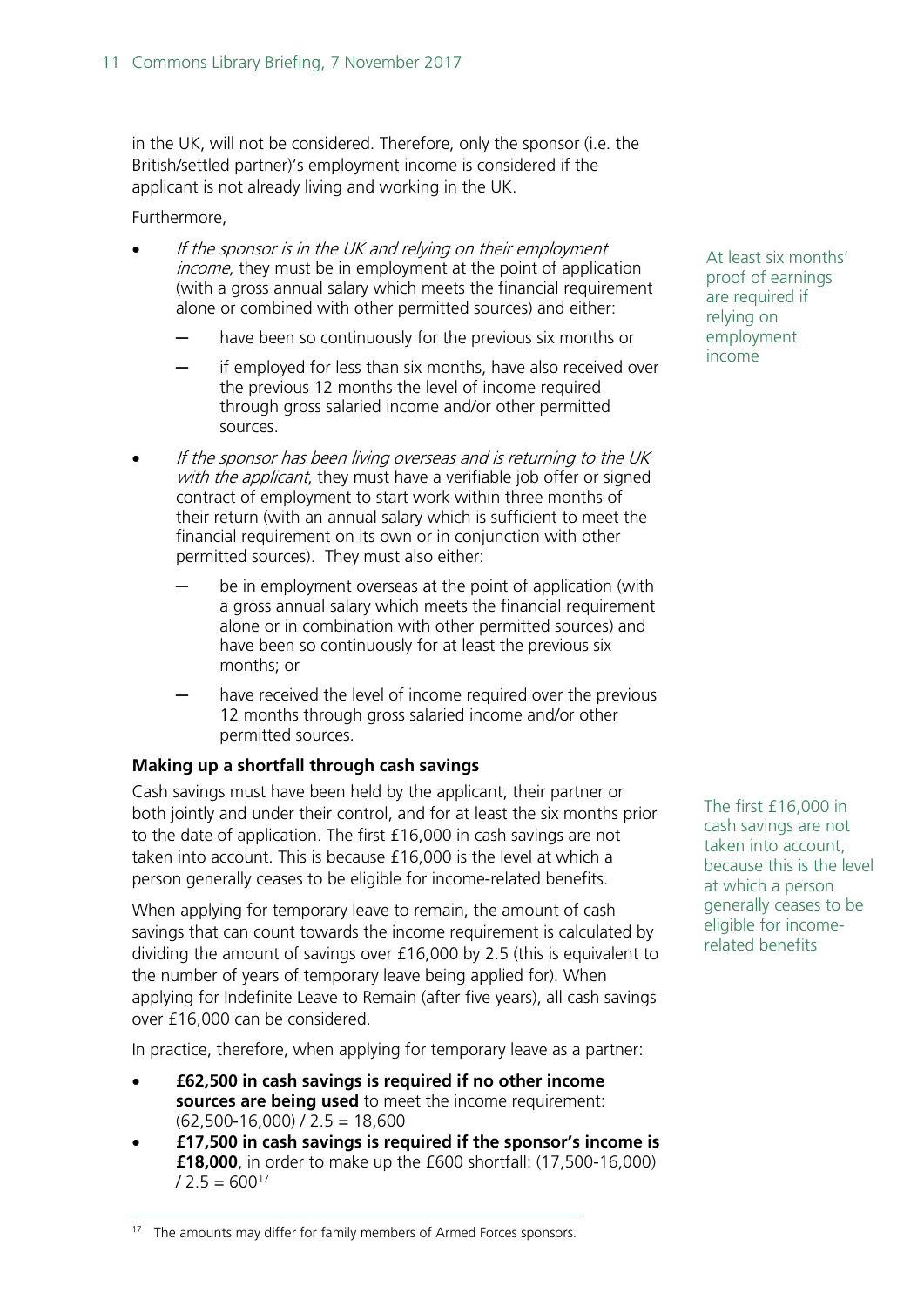#### **Evidential requirements**

The Immigration Rules and associated policy guidance also specify what pieces of evidence must be submitted in order to demonstrate income from each of the permitted sources.<sup>[18](#page-11-1)</sup> For example, an application relying on income from salaried employment must provide:

- Wage slips covering 6 or 12 months prior to the date of the application (depending on the length of employment); and
- A letter from the employer(s) who issued the wage slips, confirming the person's employment and gross annual salary; the length of their employment; the period over which they have been or were paid the level of salary relied upon in the application; and the type of employment (permanent, fixed-term contract or agency); and
- Personal bank statements corresponding to the same period(s) as the wage slips, showing that the salary has been paid into an account in the name of the person or in the name of the person and their partner jointly.

The guidance states that in addition, P60(s) for the relevant period(s) of employment (if issued) and a signed contract(s) of employment may also be submitted or requested by the decision-maker, in respect of paid employment in the UK.<sup>19</sup>

Some changes have been made to the Immigration Rules and policy guidance over the past five years, in response to calls for greater flexibility.[20](#page-11-3) For example, some flexibility was introduced about the length of time that cash savings arising from the realisation of an asset must be held, and it has been confirmed that academic stipends or maintenance grants can be counted as income. It has also been confirmed that caseworkers have the discretion to contact applicants to request further information or documentation before making a decision on the application.

## <span id="page-11-0"></span>2.2 If the requirements are not met: Human rights considerations

If an application does not satisfy the evidential specifications of the financial requirement as set out in Appendix FM and FM\_SE of the Immigration Rules, UKVI decision-makers must go on to consider whether, based on information provided by the applicant, there are "exceptional circumstances" such that refusal of the application could or would result in a breach of the ECHR Article 8 rights (qualified right to private and family life) belonging to the applicant, their sponsoring partner, or a relevant child or other family member who would be affected by the decision.

• **If refusal of a visa application could result in a breach of ECHR Article 8 rights**, but the minimum income requirement

<span id="page-11-1"></span><sup>18</sup> [Immigration Rules, Appendix FM\\_SE](https://www.gov.uk/guidance/immigration-rules/immigration-rules-appendix-fm-se-family-members-specified-evidence)

<span id="page-11-2"></span><sup>&</sup>lt;sup>19</sup> Home Office, *Immigration Directorate Instructions*, 'Chapter 8 Appendix FM (family [members\)'](https://www.gov.uk/government/uploads/system/uploads/attachment_data/file/636618/Appendix_FM_1_7_Financial_Requirement_Final.pdf) Annex FM 1.7'Financial requirement', April 2015, p.35-6

<span id="page-11-3"></span><sup>&</sup>lt;sup>20</sup> [HC 1039 of 2012-13;](http://www.ukba.homeoffice.gov.uk/sitecontent/documents/policyandlaw/statementsofchanges/) HC 628 of 2013-14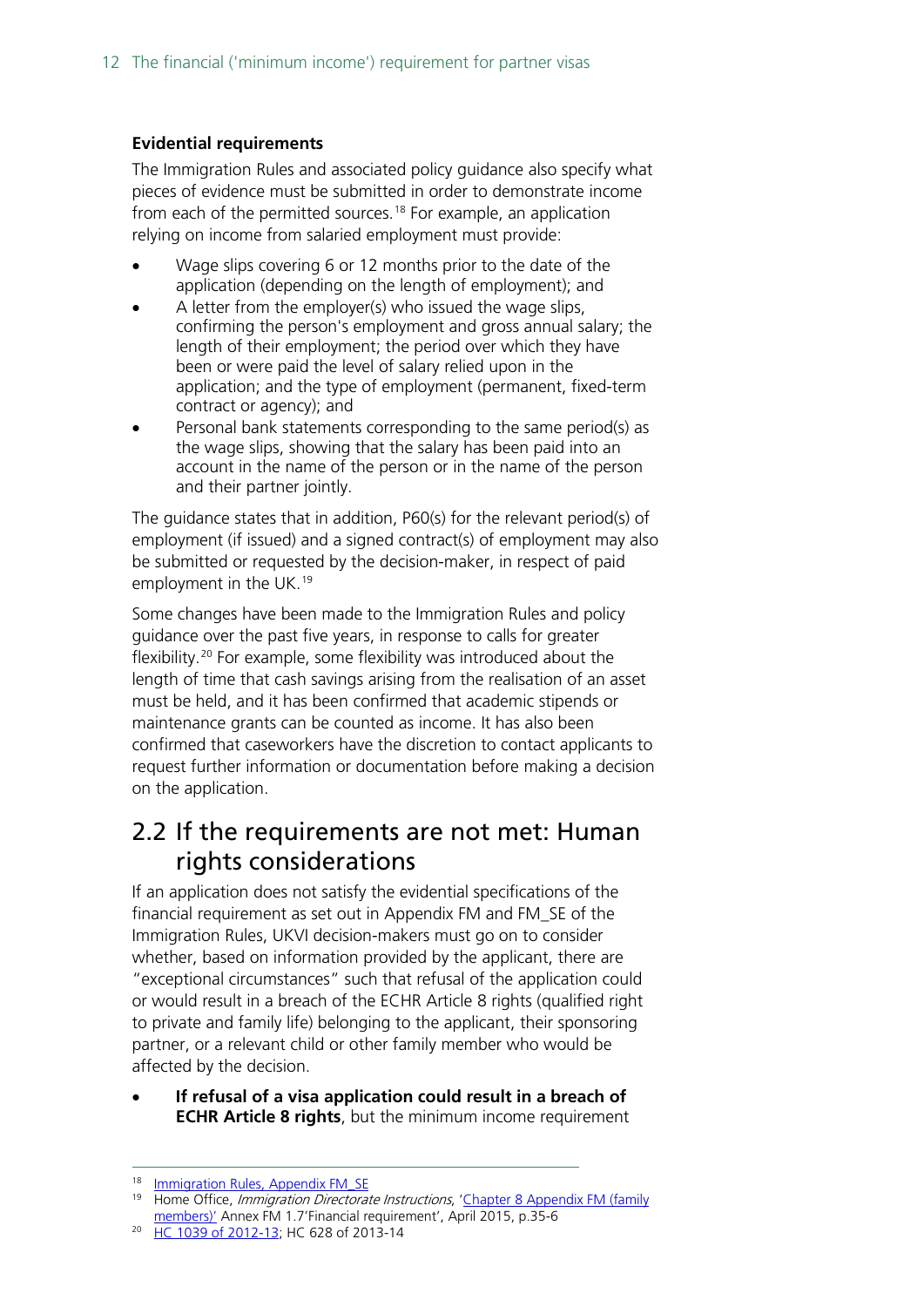can't be satisfied from the sources specified in the Immigration Rules, **UKVI decision-makers can take a wider range of income/financial sources into account in order to assess whether the requirement is met** (Immigration Rules, Appendix FM, para GEN 3.1).

Applicants granted on this basis do not have to satisfy the minimum income requirement again in future visa extension applications, but only become eligible to apply for permanent leave to remain in the UK after 10 years (rather than 5 years as is the case for other partner visa holders). They can apply to switch to start a 5 year route to permanent settlement during the 10 year qualifying period if they become able to satisfy the minimum income requirement through the usual sources specified in the Immigration Rules.

• **If the decision-maker considers that refusal would result in a breach of Article 8 rights**, **the application must be granted, even if the financial requirement is not satisfied**  (Immigration Rules, Appendix FM, para GEN 3.2).

UKVI caseworker guidance states that applications must satisfy a high threshold in order to come within these provisions, which came into effect on 10 August 2017. [21](#page-12-1)

#### <span id="page-12-0"></span>What makes a case 'exceptional'?

Home Office guidance for UKVI caseworkers states that when assessing potential breaches of ECHR Article 8 rights, decision-makers must consider whether refusal could or would result in "unjustifiably harsh consequences" for the applicant or their family.<sup>[22](#page-12-2)</sup> The best interests of any relevant child must be a primary consideration.

"Unjustifiably harsh consequences" are defined as "ones which involve a harsh outcome(s) for the applicant or their family which is not justified by the public interest (…)"

It makes clear that there is a high threshold for a breach of Article 8:

The case-law makes clear that where the applicant does not meet the requirements of the Rules, and has established their family life in "precarious" circumstances (e.g. when they have limited leave to enter or remain in the UK), something "very compelling" is required to outweigh the public interest in refusal. Likewise, where family life is formed or exists with a person outside the UK who has no right to enter the UK and does not meet the requirements of the Rules for entry clearance, Article 8 does not require that they be granted entry, in the absence of such exceptional circumstances.<sup>[23](#page-12-3)</sup>

Furthermore,

In the entry clearance context, a key question in the assessment, taking into account as a primary consideration the best interests of any relevant child, will be: why can't the UK partner go or remain overseas to continue or maintain their family life with the The approach is different is refusal might breach the applicants' human rights, although the threshold for this is very high

<span id="page-12-1"></span> <sup>21</sup> [HC 290 of 2017-19](https://www.gov.uk/government/publications/statement-of-changes-to-the-immigration-rules-hc290-20-july-2017)

<span id="page-12-2"></span><sup>&</sup>lt;sup>22</sup> Home Office, *Immigration Directorate Instructions*, 'Chapter 8 Appendix FM (family members[' Annex 1.0a Family Life \(5 year routes\),](https://www.gov.uk/government/uploads/system/uploads/attachment_data/file/653038/Appendix_FM_Section_1.0a_Family_Life_as_a_Partner_or_Parent_-_5-year_rou....pdf) October 2017, section 13

<span id="page-12-3"></span><sup>&</sup>lt;sup>23</sup> Home Office, *Immigration Directorate Instructions*, 'Chapter 8 Appendix FM (family members[' Annex 1.0a Family Life](https://www.gov.uk/government/uploads/system/uploads/attachment_data/file/653038/Appendix_FM_Section_1.0a_Family_Life_as_a_Partner_or_Parent_-_5-year_rou....pdf) (5 year routes), October 2017, paragraph 13.3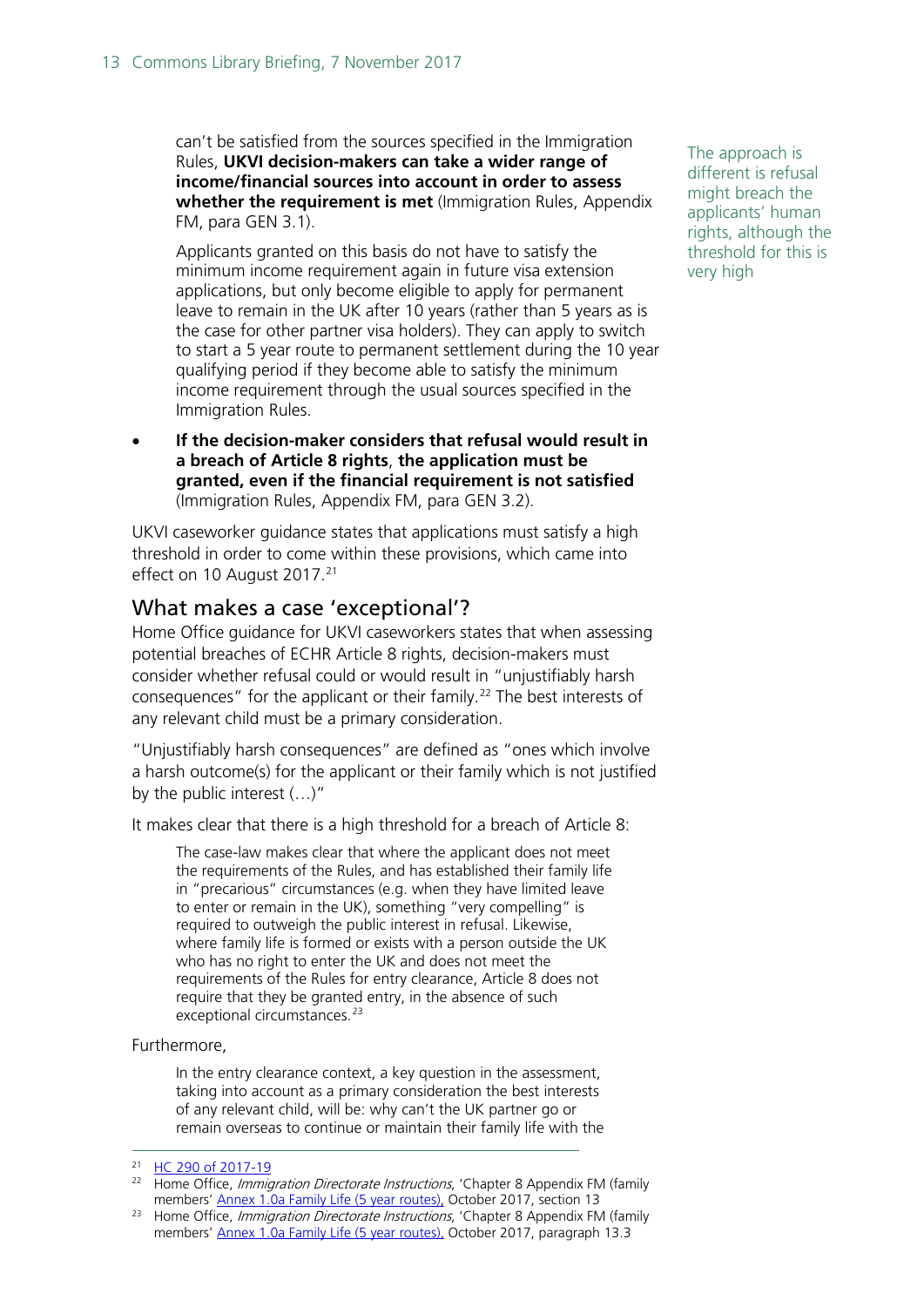applicant? Alternatively, is it proportionate to expect the family to separate or for existing separation to be maintained?<sup>[24](#page-13-0)</sup>

#### **Factors considered by UKVI**

All of the particular circumstances of a case must be considered by UKVI decision-makers in order to assess whether there are "exceptional circumstances" which would mean that refusal of the application could or would result in "unjustifiably harsh consequences".

Some potentially relevant factors are identified in the policy guidance: [25](#page-13-1)

- The best interests of a relevant child
- Ability to lawfully remain in or enter another country
- The nature and extent of the family relationships involved
- The circumstances giving rise to the applicant being separated from their partner and or/child in the UK (such as whether the family previously lived together overseas and could do so again; whether the couple began their family life together in the knowledge that they would have to meet the immigration requirements of one country or another)
- The likely impact on the applicant, their partner and/or child if the application is refused
- The existence of serious cultural barriers to relocation overseas
- The impact of a mental or physical disability or of a serious illness which requires ongoing medical treatment
- The absence of governance or security in another country
- The immigration status of the applicant and their family members
- Whether there are any factors which might increase the public interest in refusal (such as criminality, use of deception, concerns about character or conduct, or if the applicant does not speak English or is not financially independent)
- Cumulative factors weighing for and against the public interest

The guidance states, for example, that "serious cultural barriers to relocation overseas" might apply to an application involving a same-sex couple who face relocation to a country where they would be at risk of prosecution, persecution or serious harm due to their relationship. However, decision-makers must further consider that:

… the fact that a country has a law which criminalises same sex sexual acts would not be sufficient to show that a couple would face very significant hardship living together in that country if the authorities in practice do not prosecute cases and there is no real risk of prosecution or persecution. The inability of a couple to marry or enter into a civil union, or to have their existing marriage or civil union recognised, in the country in which they would be

<span id="page-13-0"></span><sup>&</sup>lt;sup>24</sup> Home Office, *Immigration Directorate Instructions*, 'Chapter 8 Appendix FM (family members[' Annex 1.0a Family Life \(5 year routes\),](https://www.gov.uk/government/uploads/system/uploads/attachment_data/file/653038/Appendix_FM_Section_1.0a_Family_Life_as_a_Partner_or_Parent_-_5-year_rou....pdf) October 2017, p.69

<span id="page-13-1"></span><sup>&</sup>lt;sup>25</sup> Home Office, *Immigration Directorate Instructions*, 'Chapter 8 Appendix FM (family members[' Annex 1.0a Family Life \(5 year routes\),](https://www.gov.uk/government/uploads/system/uploads/attachment_data/file/653038/Appendix_FM_Section_1.0a_Family_Life_as_a_Partner_or_Parent_-_5-year_rou....pdf) October 2017, para 13.5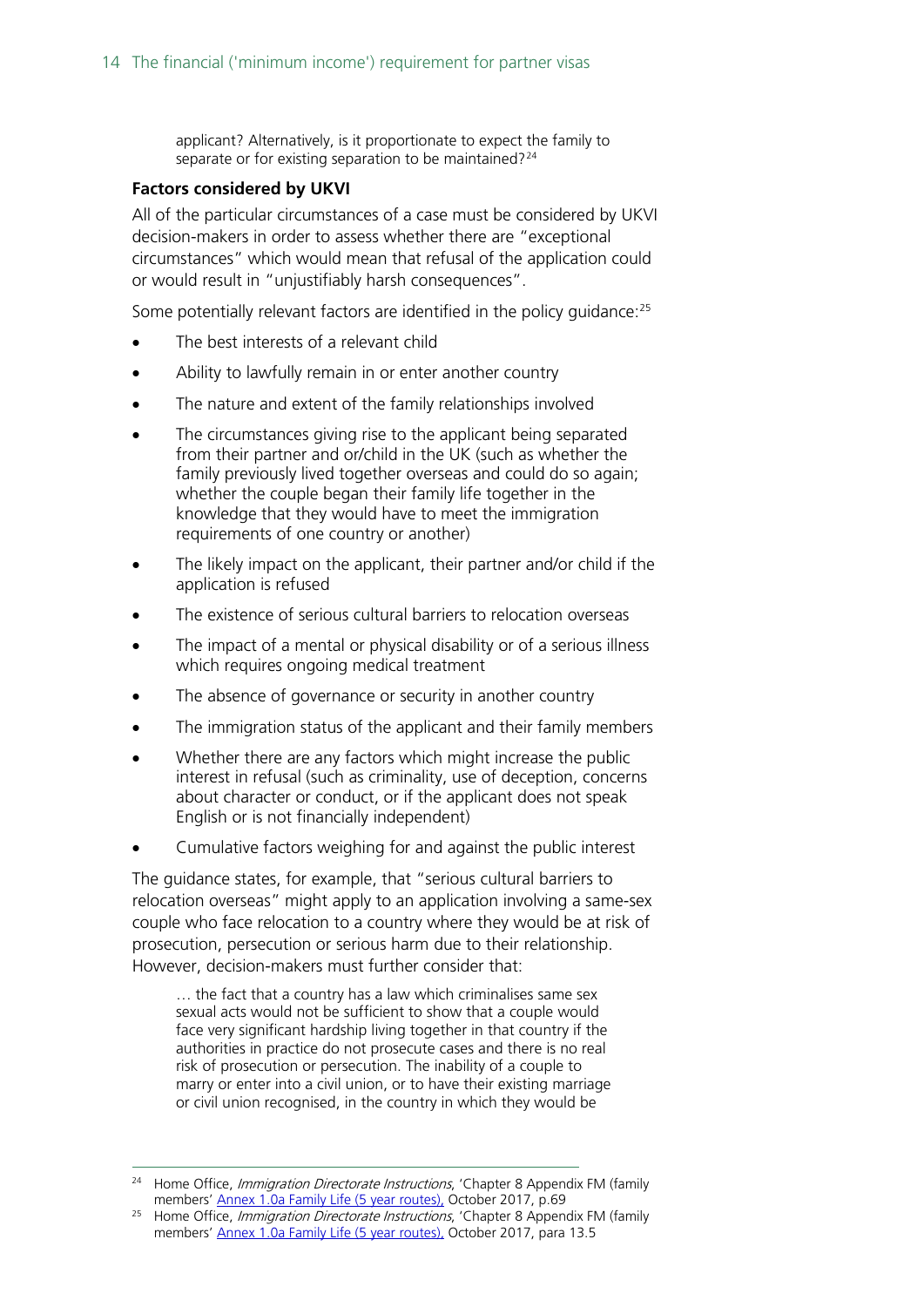required to continue or resume living is not in itself an obstacle to family life continuing or resuming overseas.

#### **Examples of "unjustifiably harsh consequences"**

Home Office policy guidance gives some examples of circumstances when the refusal of the application might result in "unjustifiably harsh consequences":

- **The applicant and their partner have a child in the UK with serious mental health or learning difficulties,** and independent medical evidence establishes that good treatment and learning support are in place for the child and would not be available in the country where the applicant resides.
- **The applicant's partner has a genuine and subsisting parental relationship with a child in the UK** of a former relationship, and the particular circumstances of the case mean that it would be unjustifiably harsh to expect the child to relocate overseas with the applicant's partner, or for the applicant's partner to do so without the child. However, the guidance states that it might be reasonable to expect the applicant's partner to choose between their family life overseas and retaining their family life in the UK if they had established their family life with the applicant in the knowledge that they could not meet the UK's visa requirements.

And some examples of circumstances considered unlikely to lead to unjustifiably harsh consequences:

- **Lack of knowledge of a language** spoken in the country in which the family would be required to continue or resume living.
- **Being separated from extended family members**, such as the parents or siblings of the applicant or their partner.
- **A material change in the quality of life** for the family if required to live outside the UK.

It further emphasises that "unjustifiable hardship" involves more than "a significant degree of hardship or inconvenience" for the couple:

Where the applicant's partner is in the UK, the question of whether refusal of entry clearance could or would result in unjustifiably harsh consequences requires a very stringent assessment. For example, a British Citizen partner who has lived in the UK all their life, has friends and family here, works here and speaks only English may not wish to uproot and relocate halfway across the world, and it may be very difficult for them to do so. However, a significant degree of hardship or inconvenience does not amount to an unjustifiably harsh consequence in this context. ECHR Article 8 does not oblige the UK to accept the choice of a couple as to which country they would prefer to reside in.[26](#page-14-1)

#### <span id="page-14-0"></span>When can other income sources be considered?

If, based on information provided by the applicant, the decision-maker considers that refusal could breach Article 8 rights, the Immigration Rules allow UKVI caseworkers to consider whether the applicant can

<span id="page-14-1"></span><sup>&</sup>lt;sup>26</sup> Home Office, *Immigration Directorate Instructions*, 'Chapter 8 Appendix FM (family members[' Annex 1.0a Family Life \(5 year routes\),](https://www.gov.uk/government/uploads/system/uploads/attachment_data/file/653038/Appendix_FM_Section_1.0a_Family_Life_as_a_Partner_or_Parent_-_5-year_rou....pdf) October 2017, para 13.5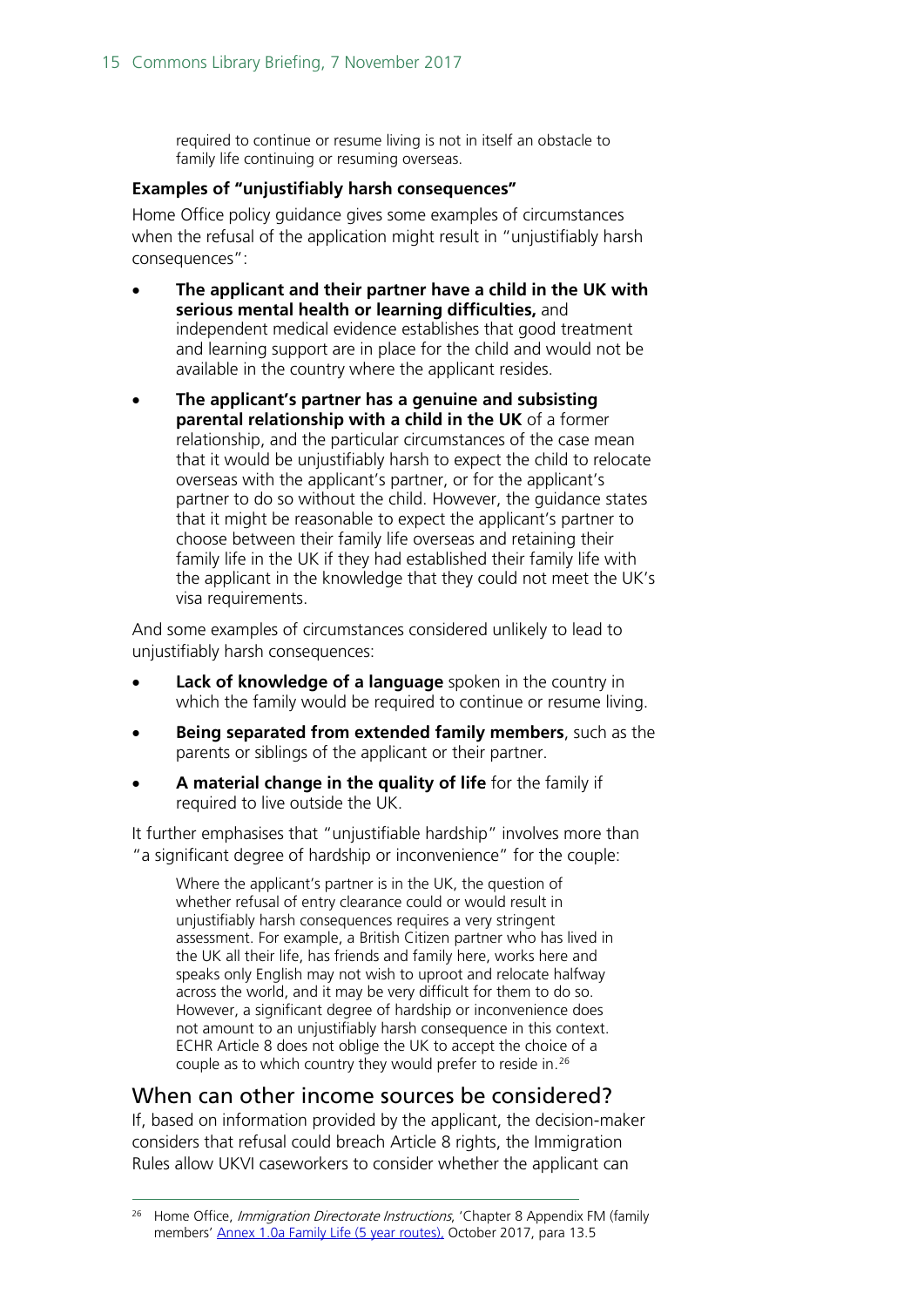satisfy the financial requirement through any other "credible and reliable" sources of income, financial support or funds available to the applicant and sponsor.<sup>[27](#page-15-0)</sup> This could be:

- a quarantee of financial support to the applicant or their partner from a third party;
- credible prospective earnings from the employment or selfemployment of the applicant or their partner; or
- any other credible and reliable source of income or funds for the applicant or their partner, which is available to them at the date of application or which will become available to them during the period of limited leave applied for.

Applicants should be given 21 days to provide such evidence (if they have not already done so).

Paragraph 21A of Appendix FM\_SE of the Immigration Rules specifies certain conditions and considerations that apply to these broader categories.

For example, **if an offer of third-party support is being relied on**, UKVI's considerations will include:

- whether the applicant has provided verifiable documentary evidence from the third party of their guarantee of financial support;
- whether that evidence is signed, dated and witnessed or otherwise independently verified;
- whether the third party has provided sufficient evidence of their general financial situation to enable the decision-maker to assess the likelihood of the guaranteed financial support continuing for the period of limited leave applied for;
- whether the third party has provided verifiable documentary evidence of the nature, extent and duration of any current or previous financial support which they have provided to the applicant or their partner;
- the extent to which this source of financial support is relied upon by the applicant to meet the financial requirement; and
- the likelihood of a change in the third party's financial situation or in their relationship with the applicant or the applicant's partner during the period of limited leave applied for.

In terms of assessing **income from the applicant or sponsor's prospective employment or self-employment**, the considerations include:

whether, at the date of application, a specific offer of employment has been made, or a clear basis for self-employment exists. In either case, such employment or self-employment must be expected to commence within three months of the applicant's arrival in the UK (if the applicant is applying for entry clearance) or Any credible and reliable source of funding can count towards the requirement if refusal could breach the applicants' human rights

<span id="page-15-0"></span><sup>&</sup>lt;sup>27</sup> Immigration Rules, Appendix FM-SE, paragraph 21A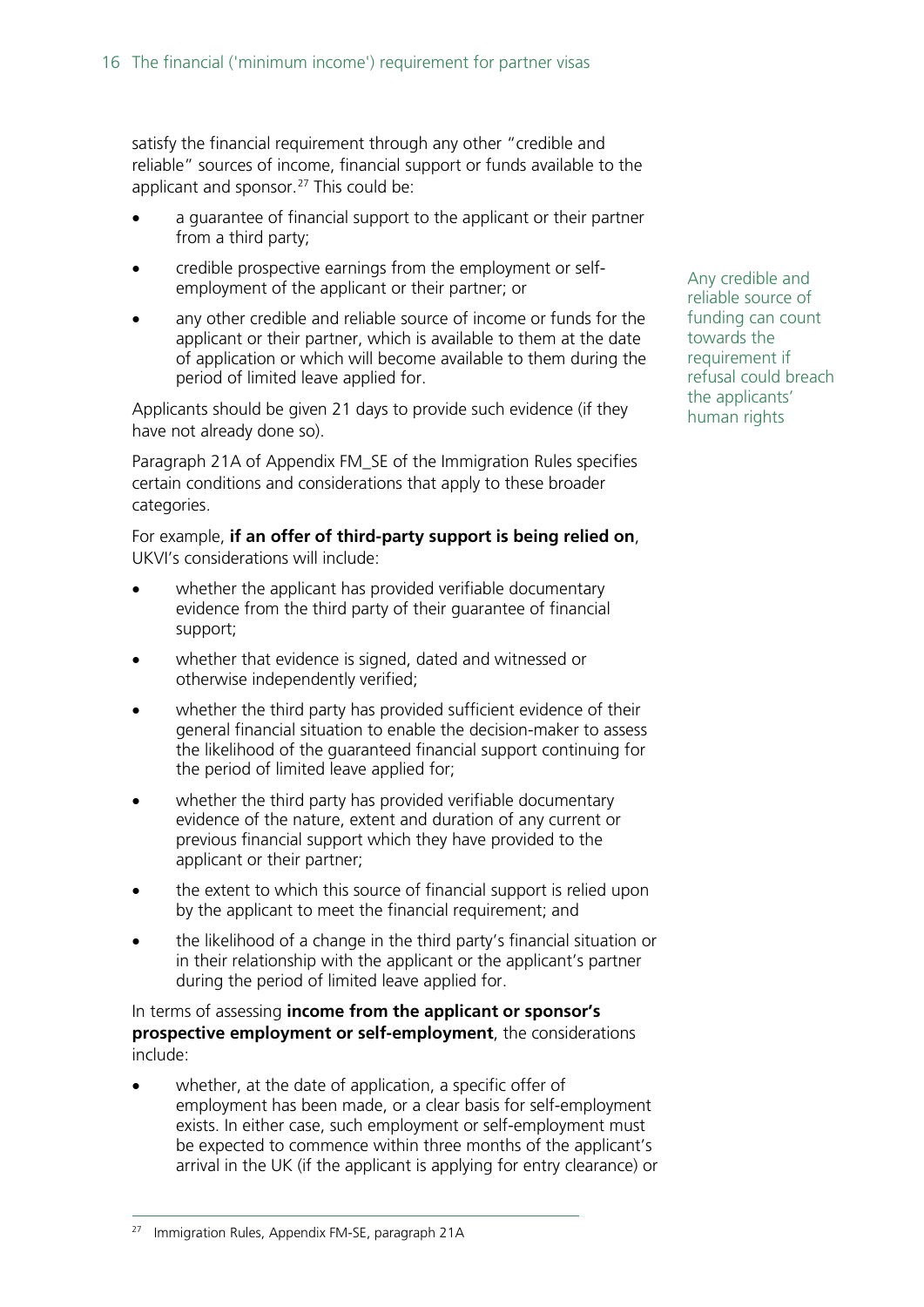within three months of the date of application (if the applicant is applying for leave to remain);

- whether the applicant has provided verifiable documentary evidence of the offer of employment or the basis for selfemployment, and, if so, whether that evidence:
	- is on the headed notepaper of the company or other organisation offering the employment, or of a company or other organisation which has agreed to purchase the goods or services of the applicant or their partner as a selfemployed person;
	- is signed, dated and witnessed or otherwise independently verified;
	- includes (in respect of an offer of employment) a signed or draft contract of employment;
	- includes (in respect of self-employment) any of a signed or draft contract for the provision of goods or services; a signed or draft partnership or franchise agreement; an application to the appropriate authority for a licence to trade; or details of the agreed or proposed purchase or rental of business premises;
- whether, in respect of an offer of employment in the UK, the applicant has provided verifiable documentary evidence:
	- of a relevant employment advertisement and employment application;
	- of the hours to be worked and the rate of gross pay, which that evidence must establish equals or exceeds the National Living Wage or the National Minimum Wage (as applicable, given the age of the person to be employed) and equals or exceeds the going rate for such work in that part of the UK; and
	- which enables the decision-maker to assess the reliability of the offer of employment, including in light of the total size of the workforce and the turnover (annual gross income or sales) of the relevant company or other organisation;
- whether the applicant has provided verifiable documentary evidence that at the date of application, the person to be employed or self-employed is in, or has recently been in, sustained employment or self-employment of the same or a similar type, of the same or a similar level of complexity and at the same or a similar level of responsibility;
- whether the applicant has provided verifiable documentary evidence that the person to be employed or self-employed has relevant professional, occupational or educational qualifications and that these are recognised in the UK;
- whether the applicant has provided verifiable documentary evidence that the person to be employed or self-employed has the level of English language skills such prospective employment or self-employment is likely to require;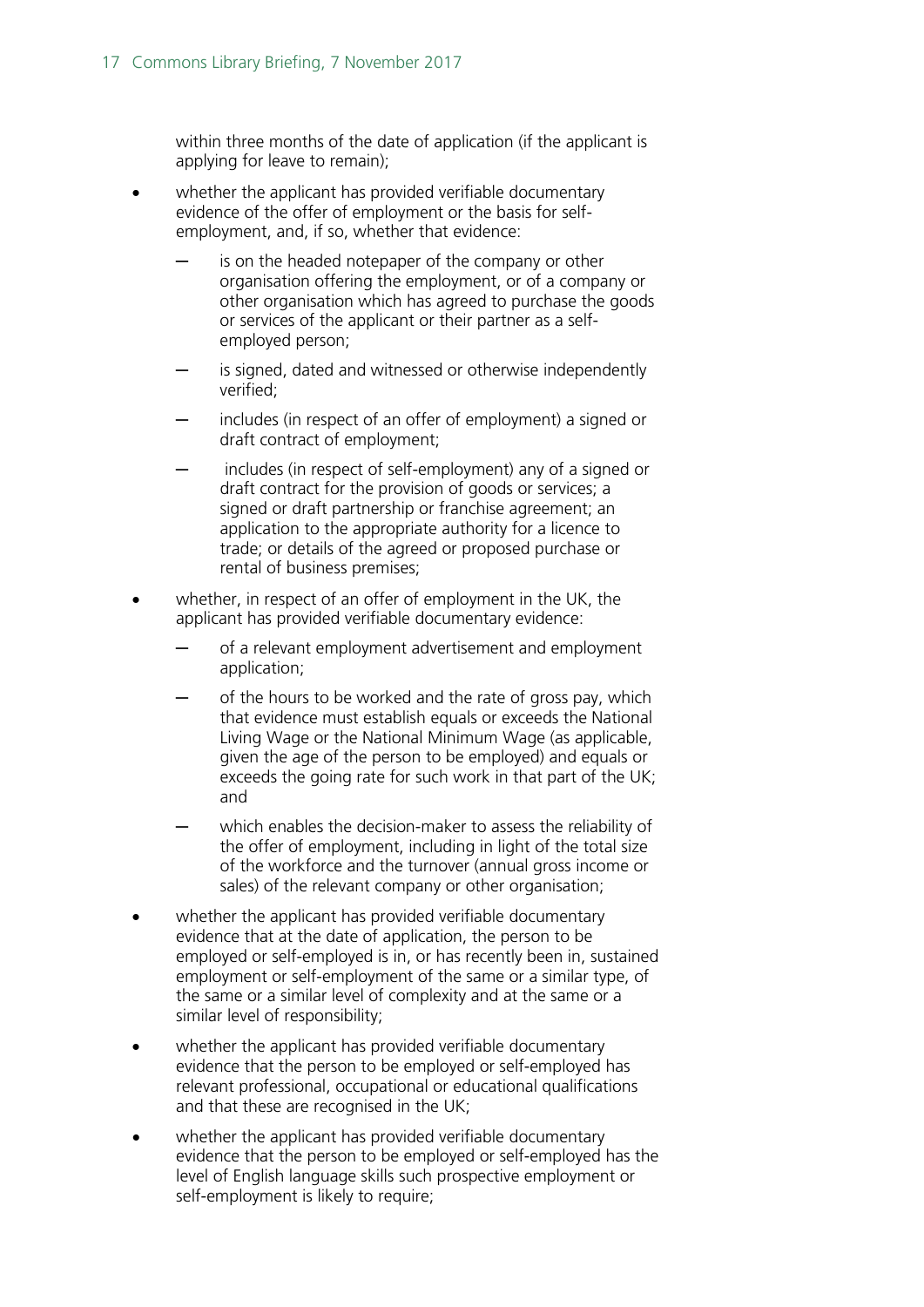- the extent to which this source of income is relied upon by the applicant to meet the financial requirement; and
- where an offer of employment is relied upon, and where the proposed employer is a family member or friend of the applicant or their partner, the likelihood of a relevant change in that relationship during the period of limited leave applied for.

## <span id="page-17-0"></span>2.3 Compassionate cases: Scope to grant leave outside the Immigration Rules

If an application cannot meet the requirements of the Immigration Rules, but there are compelling compassionate factors involved, UKVI decision-makers can consider whether to grant permission to enter/remain in the UK 'outside' of the Immigration Rules.

UKVI policy guidance defines "compelling compassionate circumstances" as

broadly speaking, exceptional circumstances which mean that a refusal of entry clearance or leave to remain would result in unjustifiably harsh consequences for the applicant or their family, but which do not render refusal a breach of Article 8.<sup>[28](#page-17-1)</sup>

It cites as an example a scenario where "an applicant or relevant family member is suffering from serious ill-health, but which does not in itself render refusal a breach of ECHR Article 3 or Article 8."

In such cases, the length of leave to remain granted would reflect the individual circumstances of the case.

Immigration leave can be granted "outside the Immigration Rules" in special cases

<span id="page-17-1"></span><sup>&</sup>lt;sup>28</sup> UKVI, *Immigration Directorate Instructions*, Appendix FM 1.0 Family life (as a Partner [or Parent\): 5-Year Routes, August 2017,](file://hpap03f/DIS/Shares/Publications/Standard%20Notes/Final%20-%20HAS/an%20applicant%20or%20relevant%20family%20member%20is%20suffering%20from%20serious%20ill-health,%20but%20which%20does%20not%20in%20itself%20render%20refusal%20a%20breach%20of%20ECHR%20Article%203%20or%20Article%208.) p.68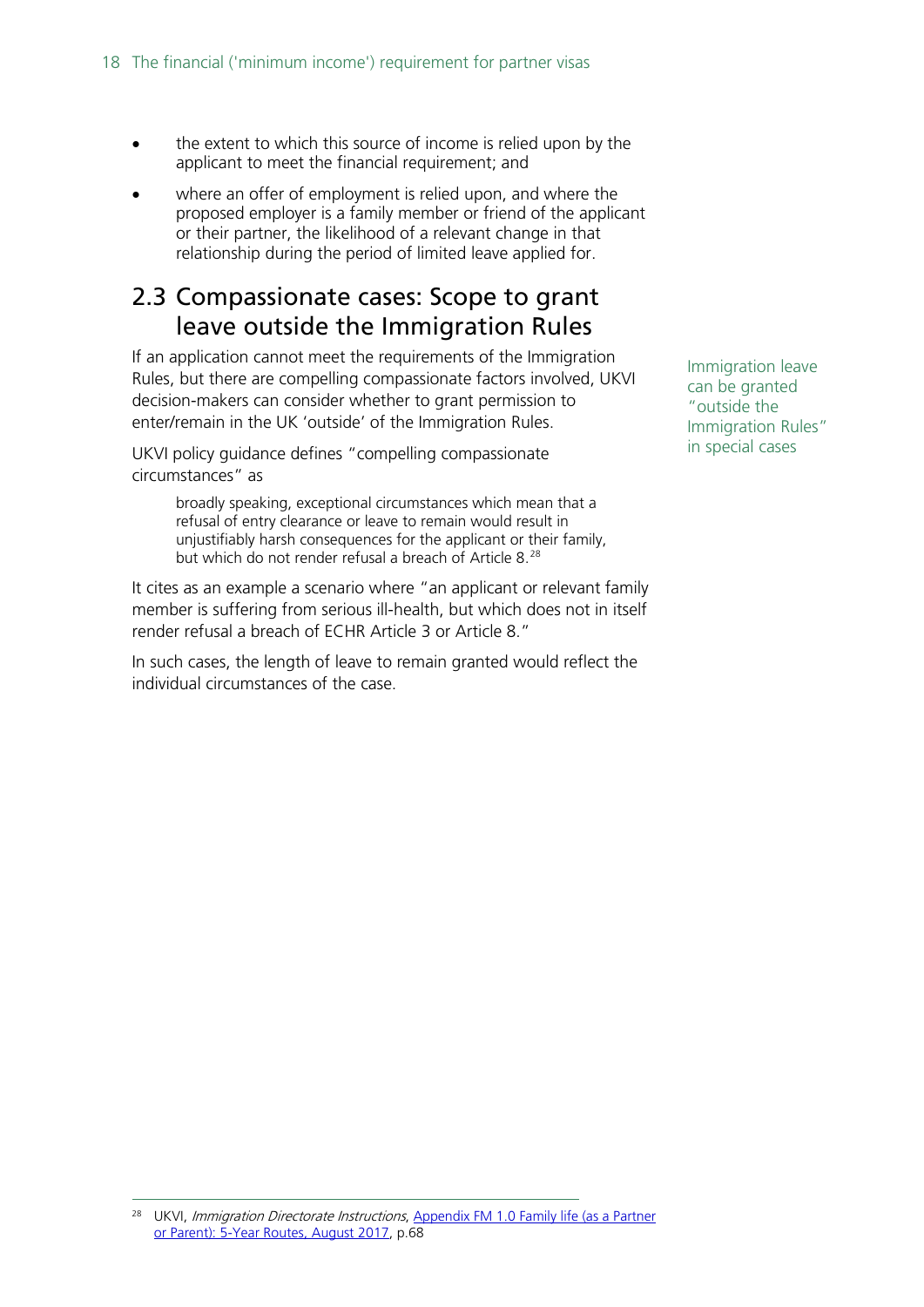## <span id="page-18-0"></span>3. Calls to change the policy

## Civil society

Various civil society organisations campaign against the minimum income requirement – see, for example, the websites of the [Joint](http://www.jcwi.org.uk/policy/united-love-divided-theresa-may#overlay-context=po...)  [Council for the Welfare of Immigrants,](http://www.jcwi.org.uk/policy/united-love-divided-theresa-may#overlay-context=po...) [Migrants' Rights Network,](http://www.migrantsrights.org.uk/blog/tags/family-migration) and [BritCits.](http://britcits.blogspot.co.uk/)

In September 2015 the Children's Commissioner for England published new research examining the impact of the Immigration Rules on the wellbeing of children and their families.<sup>[29](#page-18-1)</sup> It found that:

Since 2012 it is estimated that 15,000 children have been separated from one of their parents because their British parent could not meet the financial requirements of the Immigration Rules implemented in 2012.[30](#page-18-2)

Its recommendations included greater flexibility when calculating income to reflect family support available and local wage levels; and inclusion of a requirement to consider the best interests of every child affected.

## Parliamentary scrutiny

The minimum income requirement has attracted considerable Parliamentary interest over the past five years, notably through PQs, EDMs and backbench debates.[31](#page-18-3)

In June 2013 a committee of members of the All-Party Parliamentary Group (APPG) on Migration published [a report of their inquiry](http://www.appgmigration.org.uk/family-inquiry) into the impact of the family migration rules changes.<sup>[32](#page-18-4)</sup> The report recommended an independent review of the minimum income requirement and its impacts, to consider whether the policy "represent[s] an appropriate balance between the different interests in this area".[33](#page-18-5) The Coalition Government rejected this idea, stating that it was satisfied that the family Immigration Rules "are operating as intended" but that it would keep their impact under review.  $34$ 

## Legal scrutiny

In February 2017 the Supreme Court upheld the lawfulness of the minimum income requirement in principle. Litigation challenging its lawfulness had been ongoing since 2013.

In July 2013 the High Court did not strike down the Rules as unlawful in general, but found that the way they were applied Various civil society organisations and Parliamentarians have argued that the financial requirement is unfair, disproportionate and counter-productive

<span id="page-18-2"></span><span id="page-18-1"></span><sup>&</sup>lt;sup>29</sup> Children's Commissioner for England, **[Family Friendly?](https://www.childrenscommissioner.gov.uk/publication/family-friendly/)**, 9 September 2015

<sup>&</sup>lt;sup>30</sup> Children's Commissioner for England, **[Skype families](https://www.childrenscommissioner.gov.uk/publication/skype-families/)**, 9 September 2015

<span id="page-18-3"></span><sup>&</sup>lt;sup>31</sup> See, for example, [HC Deb 19 June 2013 cc254-279WH;](http://www.publications.parliament.uk/pa/cm201314/cmhansrd/cm130619/halltext/130619h0001.htm#13061971000001) [HL Deb 4 July 2013 cc1385-](http://www.publications.parliament.uk/pa/ld201314/ldhansrd/text/130704-0002.htm#13070446000145) [1406;](http://www.publications.parliament.uk/pa/ld201314/ldhansrd/text/130704-0002.htm#13070446000145) [HC Deb 9 September 2013 c808-810WH](http://www.publications.parliament.uk/pa/cm201314/cmhansrd/cm130909/debtext/130909-0004.htm#1309102000608)

<span id="page-18-4"></span><sup>&</sup>lt;sup>32</sup> Migrants' Rights Network provides the secretariat to the APPG on Migration.

<span id="page-18-5"></span><sup>&</sup>lt;sup>33</sup> APPG Migration, *[Report of the Inquiry into new Family Migration Rules](http://www.appgmigration.org.uk/sites/default/files/APPG_family_migration_inquiry_report-Jun-2013.pdf)*, June 2013, p.35

<span id="page-18-6"></span><sup>34</sup> [HL Deb 26 June 2013 ccWA147-8](http://www.publications.parliament.uk/pa/ld201314/ldhansrd/text/130626w0001.htm#13062680000480)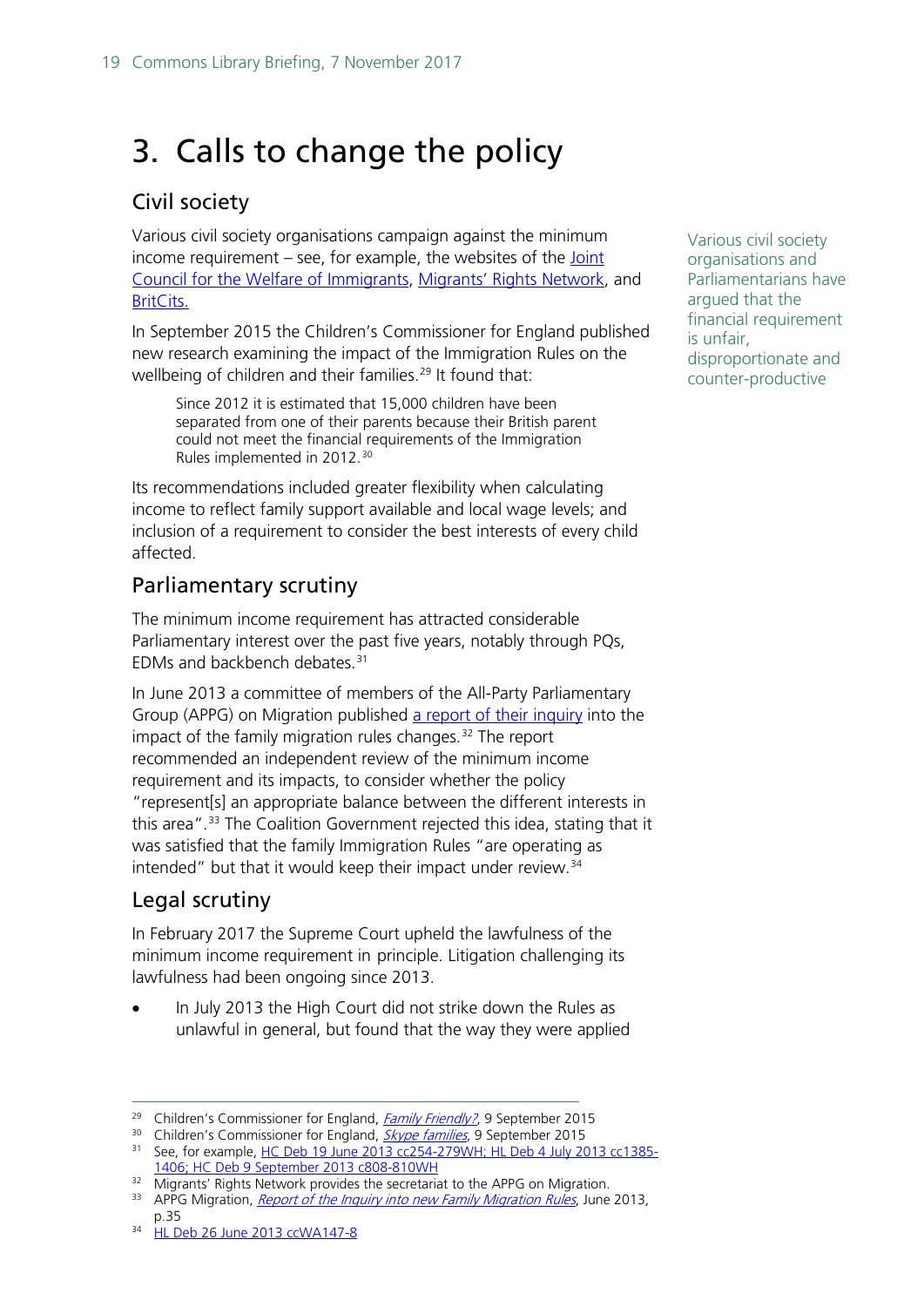would amount to a disproportionate interference with family life in certain types of case. $35$ 

- In July 2014 the Court of Appeal allowed the Government's appeal against the High Court's decision.<sup>36</sup>
- In May 2015, the Supreme Court granted permission to appeal against the Court of Appeal's decision. In its judgment of 22 February 2017 the Supreme Court held that the fact that the minimum income requirement may cause hardship to many does not render it unlawful.<sup>[37](#page-19-3)</sup>

The Supreme Court held the minimum income requirement to be acceptable in principle. However it ruled that the Immigration Rules and the Immigration Directorate Instruction (Home Office policy guidance to UKVI decision-makers) unlawfully failed to take proper account of the Secretary of State's duty under section 55 of the Borders, Citizenship and Immigration Act 2009 to have regard to the need to safeguard and promote the welfare of children when making decisions which affect them.

In order to reflect the judgment, a Statement of Changes to the Immigration Rules, and updated policy guidance addressing cases involving children and assessment of alternative sources of funds took effect from 10 August. [38](#page-19-4)

#### <span id="page-19-0"></span>Common criticisms of the Rules, and counter-arguments<sup>[39](#page-19-5)</sup> Is the requirement justifiable in principle?

Some argue that the minimum income requirement is unfair in principle, for example on the grounds that it can have the effect of indefinitely preventing a British citizen from being able to live in the UK with their family unit. The Supreme Court accepted the requirement presents a "serious obstacle" to couples enjoying family life together, and may constitute a "permanent impediment" where a sponsor will never be able to earn above the threshold and the couple will not be able to amass sufficient savings to make good the shortfall. However the Court emphasised that the fact that a rule causes hardship to many does not

The Supreme Court has upheld the lawfulness of the minimum income requirement

The Supreme Court acknowledged that for some couples the Rules would constitute a permanent impediment to their living together in the UK but found that the requirement was a proportionate means of achieving a legitimate aim

<span id="page-19-1"></span><sup>&</sup>lt;sup>35</sup> R (on the application of MM & Others) v Secretary of State for the Home [Department \[2013\] EWHC 1900 \(Admin\)](http://www.bailii.org/ew/cases/EWHC/Admin/2013/1900.html)

<span id="page-19-2"></span><sup>&</sup>lt;sup>36</sup> R (on the application of MM (Lebanon)) v Secretary of State for the Home [Department \[2014\] EWCA Civ 985](http://www.bailii.org/ew/cases/EWCA/Civ/2014/985.html)

<span id="page-19-3"></span><sup>&</sup>lt;sup>37</sup> R (on the application of MM (Lebanon)) v Secretary of State for the Home [Department \[2017\] UKSC 10](https://www.supremecourt.uk/cases/docs/uksc-2015-0011-judgment.pdf)

<span id="page-19-4"></span><sup>38</sup> [HC 290 of 2017-19](https://www.gov.uk/government/publications/statement-of-changes-to-the-immigration-rules-hc290-20-july-2017)

<span id="page-19-5"></span><sup>&</sup>lt;sup>39</sup> For relevant sources see, for example, MRN briefing, 'What are the consequences of [minimum income requirement for family migrants in the UK?'](http://www.migrantsrights.org.uk/files/publications/MRN-Family_income_requirement_July-2013.pdf), 28 July 2013; *The* [family migration income threshold: Pricing UK workers out of a family life](http://www.migrantsrights.org.uk/files/publications/MRN_Family-Migration_Briefing-June_2014.pdf), June 2014APPG Migration, [Report of the Inquiry into new Family Migration Rules](http://www.appgmigration.org.uk/sites/default/files/APPG_family_migration_inquiry_report-Jun-2013.pdf), June 2013; [HC Deb 19 June 2013 cc254-279WH;](http://www.publications.parliament.uk/pa/cm201314/cmhansrd/cm130619/halltext/130619h0002.htm) [HL Deb 4 July 2013 cc1385-1406;](http://www.publications.parliament.uk/pa/ld201314/ldhansrd/text/130704-0002.htm#13070446000145) Home Office *Impact Assessment IA No. HO0065 [Changes to family migration rules](http://www.ukba.homeoffice.gov.uk/sitecontent/documents/news/fam-impact-state.pdf)*, 12 June 2012; Home Office, Letter from Lord Taylor of Holbeach to Baroness Hamwee, 5 August 2013, [DEP2013-1434;](http://data.parliament.uk/DepositedPapers/Files/DEP2013-1434/2013_08_05_Lord_T_to_Bness_Hamwee_-_family_migration.pdf) R (on the application of MM (Lebanon)) v [Secretary of State for the Home Department \[2017\] UKSC 10](https://www.supremecourt.uk/cases/docs/uksc-2015-0011-judgment.pdf)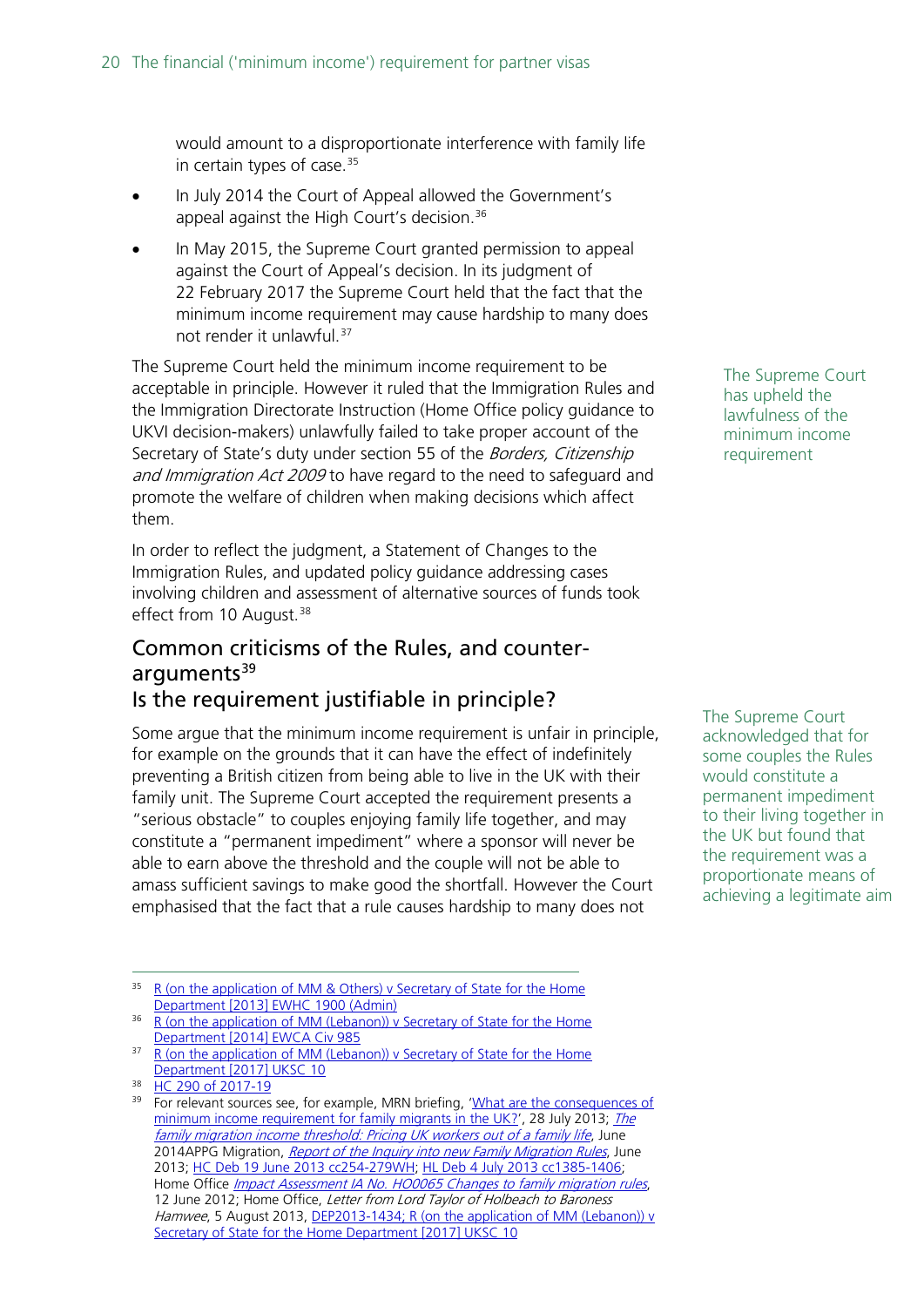mean that it is incompatible with the European Convention on Human Rights (ECHR) or otherwise unlawful at common law.

Furthermore, the Court noted the minimum income requirement is part of the Government's overall strategy aimed at reducing net migration. It described its particular aims - ensuring that couples do not have recourse to welfare benefits and have sufficient resources to be able to play a full part in British life - as "entirely legitimate". It agreed that those aims are sufficient to justify the interference with, or lack of respect for, the right to family life enshrined in Article 8 ECHR.

### Is the threshold set too high?

The threshold is significantly higher than full-time earnings at minimum wage level. A 2012 Home Office [Impact Assessment](https://www.gov.uk/government/uploads/system/uploads/attachment_data/file/257357/fam-impact-state.pdf) noted that the Annual Survey for Hourly Earnings indicated that around 40 - 45% of UK residents earn less than £18,600.

The Impact Assessment suggested that a proportion of people earning less than this would still be eligible to sponsor a partner visa - for example, if they were in receipt of certain welfare benefits and therefore exempt from the requirement, or if they and their partner had appropriate sources of non-employment income, or if they increased their working hours or skills in order to earn a higher income.

In line with the lower courts, the Supreme Court rejected the argument that there is no rational connection between the legitimate aims of the minimum income policy and the particular minimum income threshold chosen, describing the MAC's approach as "a model of economic rationality.<sup>"[40](#page-20-0)</sup>

## Should the threshold reflect regional differences?

Some have argued that there should be variable income thresholds to reflect differences in wages and living costs across the UK (and overseas). Research published in June 2014 by the Migrants' Rights Network found 74 parliamentary constituencies where the £18,600 income requirement was higher than the earnings of 50% or more of all residents in employment.<sup>[41](#page-20-1)</sup> Research by the University of Oxford's Migration Observatory, using data from the Labour Force Survey in 2014, showed that while only 30% of British employees in London did not earn enough to sponsor a non EEA spouse, this rose to 49% for those in Yorkshire and Humberside, and 51% for those in Northern Ireland.[42](#page-20-2) 

The MAC's report did not consider these arguments in detail, but said that it did not see a clear case for differentiation.<sup>[43](#page-20-3)</sup> The Coalition shared this view. It believed that a single national threshold provided clarity and Around 40-45% of UK residents earn less than £18,600

Calls for regional variations to the threshold have been rejected on the grounds that a national threshold gives clarity and is easier to enforce

<span id="page-20-0"></span><sup>&</sup>lt;sup>40</sup> R (on the application of MM (Lebanon)) v Secretary of State for the Home [Department \[2017\] UKSC 10,](https://www.supremecourt.uk/cases/docs/uksc-2015-0011-judgment.pdf) paragraph 83

<span id="page-20-1"></span><sup>41</sup> MRN, [The family migration income threshold: Pricing UK workers out of a family life](https://migrantsrights.org.uk/blog/2017/02/23/family-migration-income-threshold-pricing-uk-workers-family-life/), June 2014

<span id="page-20-2"></span><sup>&</sup>lt;sup>42</sup> The Migration Observatory, '<u>Love and money: how immigration policy discriminates</u><br>between families', 17 November 2014

<span id="page-20-3"></span><sup>&</sup>lt;sup>43</sup> MAC, Review of the minimum income requirement for sponsorship under the family [migration route](https://www.gov.uk/government/publications/migration-advisory-committee-income-for-family-migration-route), November 2011, paras 4.43-4.44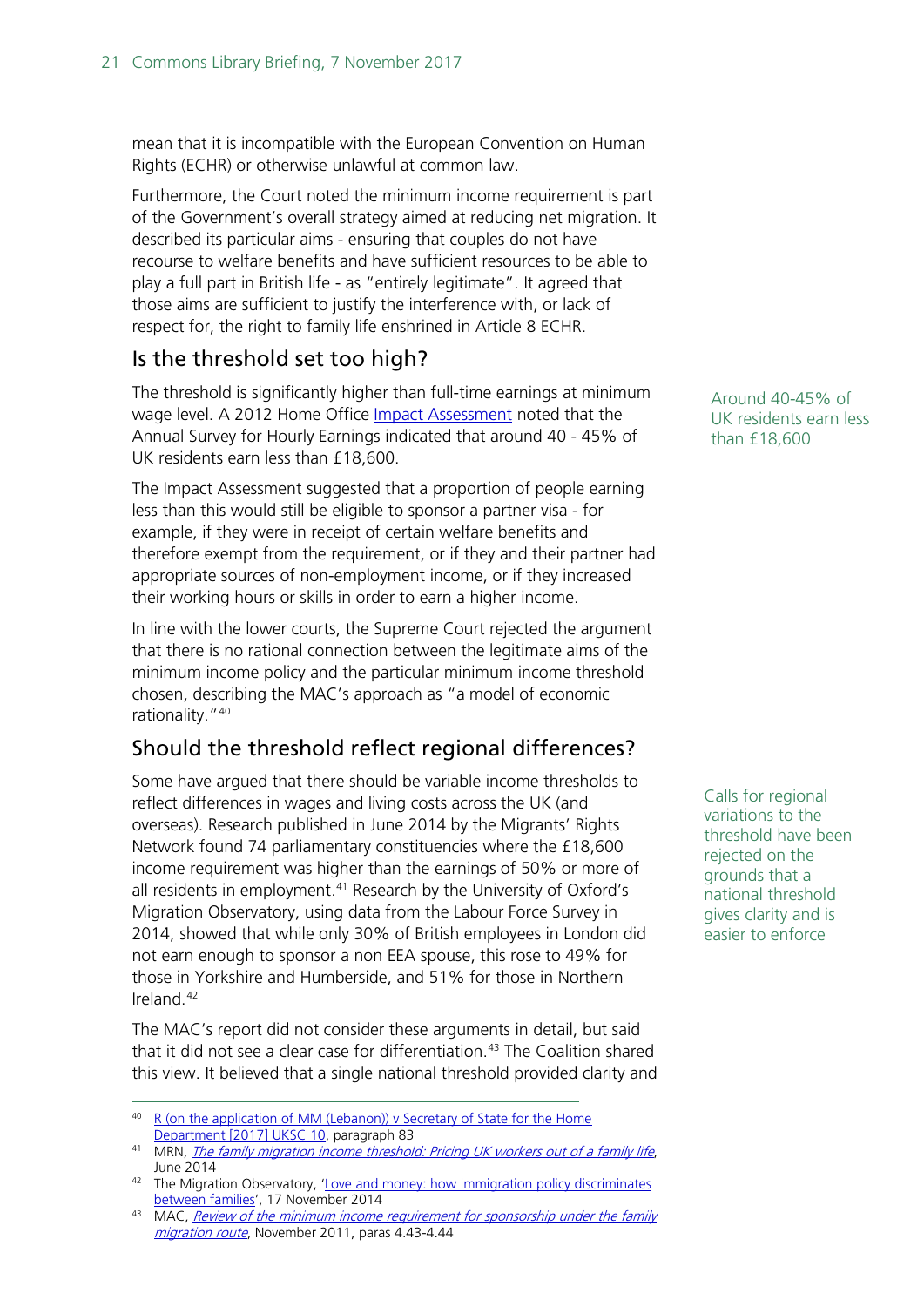simplicity for applicants and Home Office staff. It also pointed out that the benefit system is not regionalised (with the exception of housing benefits) in spite of regional differences in wages and costs of living. It further argued that regional thresholds would be difficult to enforce, since there would be a risk that some sponsors would temporarily move to an area with a lower income threshold until the visa had been granted. Another concern was that families who had to move for other reasons, or who lived in a relatively poor part of an affluent region (or vice versa) might be unfairly dis/advantaged by differential thresholds.

## Does the policy discriminate against particular demographic groups?

It has been acknowledged that certain demographic groups are particularly affected by the minimum income requirement.

The Supreme Court recognised that sponsors who were female or from certain ethnic groups or regions of the UK are "disproportionately affected" by the requirement, but said that this does not mean that it is unlawful.[44](#page-21-0)

The Migration Observatory's 2014 research gives some examples of which groups are most affected. [45](#page-21-1) While 28% of British males working as employees did not earn enough to sponsor a non-EEA spouse, this rose to 57% for their female counterparts. And while 43% of "white" employees did not earn enough to sponsor a non-EEA spouse, this rose to 51% for "non-white" employees. The research further found that "60% of British nationals in their 20s were unlikely to earn enough to sponsor a non EEA spouse.

The Migration Observatory's research also found "noticeable disparities across educational levels". While 24% of British employees who had completed higher education or a degree did not earn enough to sponsor a non-EEA spouse, this rose to 76% of those who had no academic qualifications.[46](#page-21-2)

### Are the evidential requirements unduly restrictive?

Although the restrictions on permissible income sources have been relaxed for cases raising human rights issues, there is no flexibility for applications which fall below that threshold.

Some critics have questioned the justification for not allowing all applicants to rely on a wider range of income sources. If the financial requirement can be satisfied through 'credible and reliable' sources, why should it matter what these are?

The different approach to human rights cases reflects the Supreme Court's findings. The Court found that it was not irrational for the Government to prioritise simplicity of operation and ease of verification Research has found that the requirement has indirect effects depending on gender, ethnicity, education, age and place of residence

<span id="page-21-0"></span>The Local Corporation of MM (Lebanon)) v Secretary of State for the Home<br><sup>44</sup> R (on the application of MM (Lebanon)) v Secretary of State for the Home [Department \[2017\] UKSC 10,](https://www.supremecourt.uk/cases/docs/uksc-2015-0011-judgment.pdf) paragraph 81

<span id="page-21-1"></span><sup>&</sup>lt;sup>45</sup> The Migration Observatory, 'Love and money: how immigration policy discriminates [between families'](http://migrationobservatory.ox.ac.uk/commentary/love-and-money-how-immigration-policy-discriminates-between-families), 17 November 2014

<span id="page-21-2"></span><sup>&</sup>lt;sup>46</sup> R (on the application of MM (Lebanon)) v Secretary of State for the Home [Department \[2017\] UKSC 10,](https://www.supremecourt.uk/cases/docs/uksc-2015-0011-judgment.pdf) paragraph 83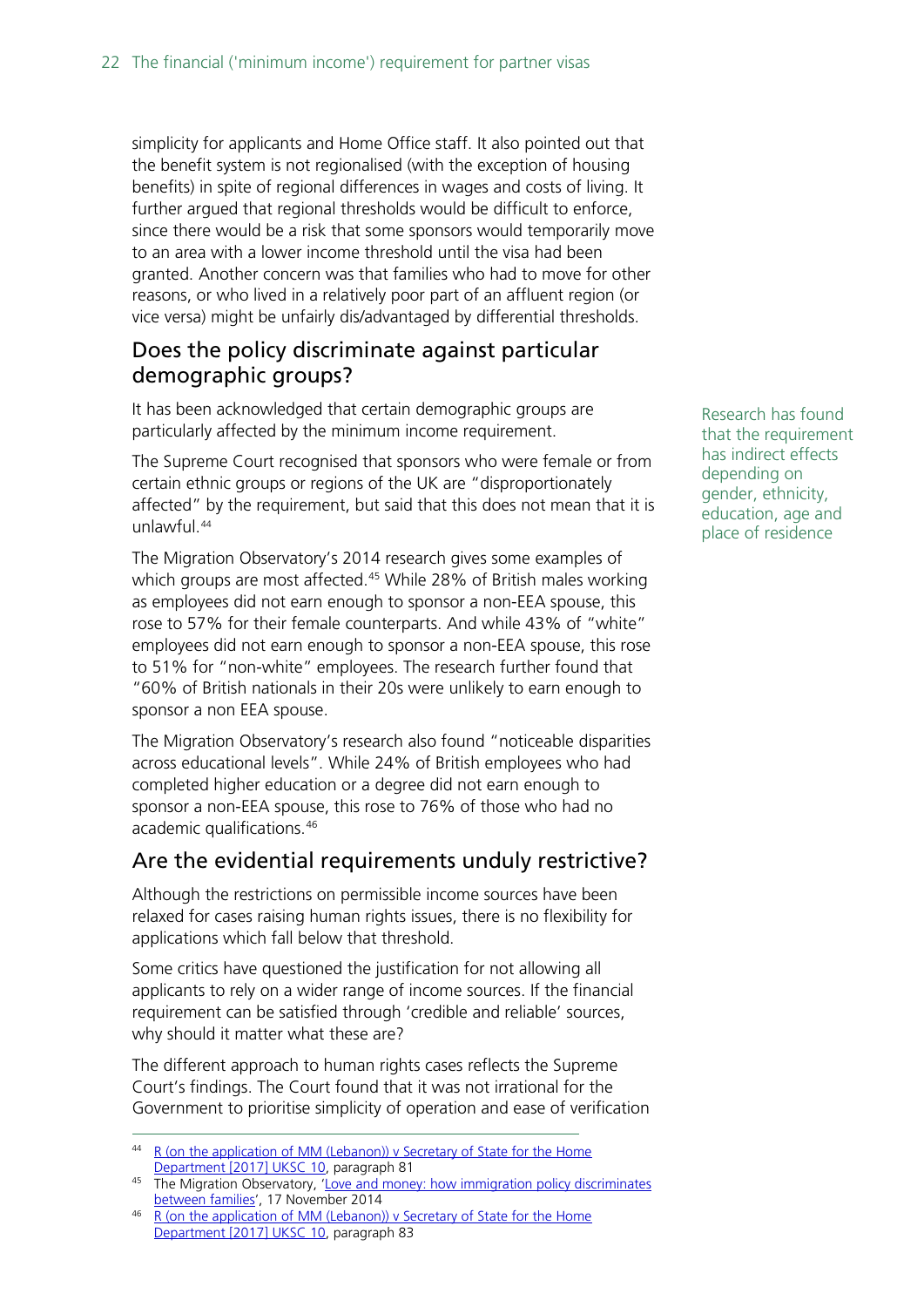when deciding which sources are acceptable, but the "rigid restrictions" in the Rules were inconstant with the 'evaluative exercise' required of restrictions imposed on the right to family life enshrined in Article 8 ECHR.

Successive governments have previously resisted widening the range of permissible income sources. They have said, for example, that offers of third party support are vulnerable to changes in circumstances or relationships, and that employment overseas, employment prospects in the UK or promises of employment in the UK may be difficult to verify and are no guarantee to getting a job.

A related concern is how the rules are applied in practice, particularly when dealing with cases which are borderline or involve some compelling or compassionate circumstances.

Local and national media outlets often highlight individual examples of cases which have been refused for not satisfying the financial requirement, often when there are some compassionate circumstances involved.[47](#page-22-0) It is not always possible to ascertain the final outcome of the cases from the media coverage.

### Is the minimum income requirement saving money or leading to unforeseen costs?

Some families affected by the financial requirement argue that they undermine self-sufficiency and family unity. There have been accounts of families enduring prolonged periods of separation due to not being able to satisfy the minimum income requirement. It has also been argued that some families have needed recourse to public funds, which would not have been necessary if the migrant partner had been able to join them in the UK and share the sponsor's work and caring responsibilities.

The Home Office's Impact Assessment estimated the minimum income requirement would bring an overall net benefit of £660million over ten years. This estimate included consideration of the reduction in direct tax revenue from working migrant partners, and savings in healthcare, education and welfare.

Middlesex University argued that the Coalition Government did not take into account the loss of the wider economic benefits of migrant partners' economic activity. Using an alternative model for calculations based on the figures in the Government's Impact Assessment, it has suggested that the changes could cost the UK £850million over ten years.<sup>48</sup> The Coalition did not accept these conclusions.<sup>[49](#page-22-2)</sup>

Some couples are facing separation of six months or more, due to the nature of the evidence requirements

There are conflicting estimates of the economic impact of the requirement

<span id="page-22-0"></span><sup>&</sup>lt;sup>47</sup> See, for example, The Guardian, 'Wife of stroke victim who needs 24 hour care must [leave UK while he cares for children',](https://www.theguardian.com/uk-news/2017/oct/17/wife-of-stroke-victim-who-needs-24hr-care-must-leave-uk-while-he-cares-for-children) 17 October 2017; Independent, 'Home Office [splits British man from his wife 10 months after she gives birth to their daughter',](http://www.independent.co.uk/news/uk/home-news/dan-newton-carla-zamora-home-office-immigration-wife-blocked-abu-dhabi-despite-child-a7990816.html) 9 October 2017; BBC News, 'British man's heavily-pregnant Chinese wife denied a [visa'](http://www.bbc.co.uk/news/uk-england-beds-bucks-herts-41012762), 23 August 2017; Mail online, 'Soldier lives apart from family after Home Office [refused to grant his wife a visa',](http://www.dailymail.co.uk/news/article-3910540/Solider-lives-apart-family-Home-Office-refused-grant-wife-visa.html) 6 November 2016

<span id="page-22-1"></span><sup>48</sup> Middlesex University, '*The fiscal implications of the minimum income requirement:* [what does the evidence tell us?](http://www.migrantsrights.org.uk/files/news/Family_migration_costs_briefing-9-7-2013.pdf) July 2013

<span id="page-22-2"></span><sup>49</sup> [HL Deb 24 July 2013 cWA248](http://www.publications.parliament.uk/pa/ld201314/ldhansrd/text/130724w0001.htm#13072447000570)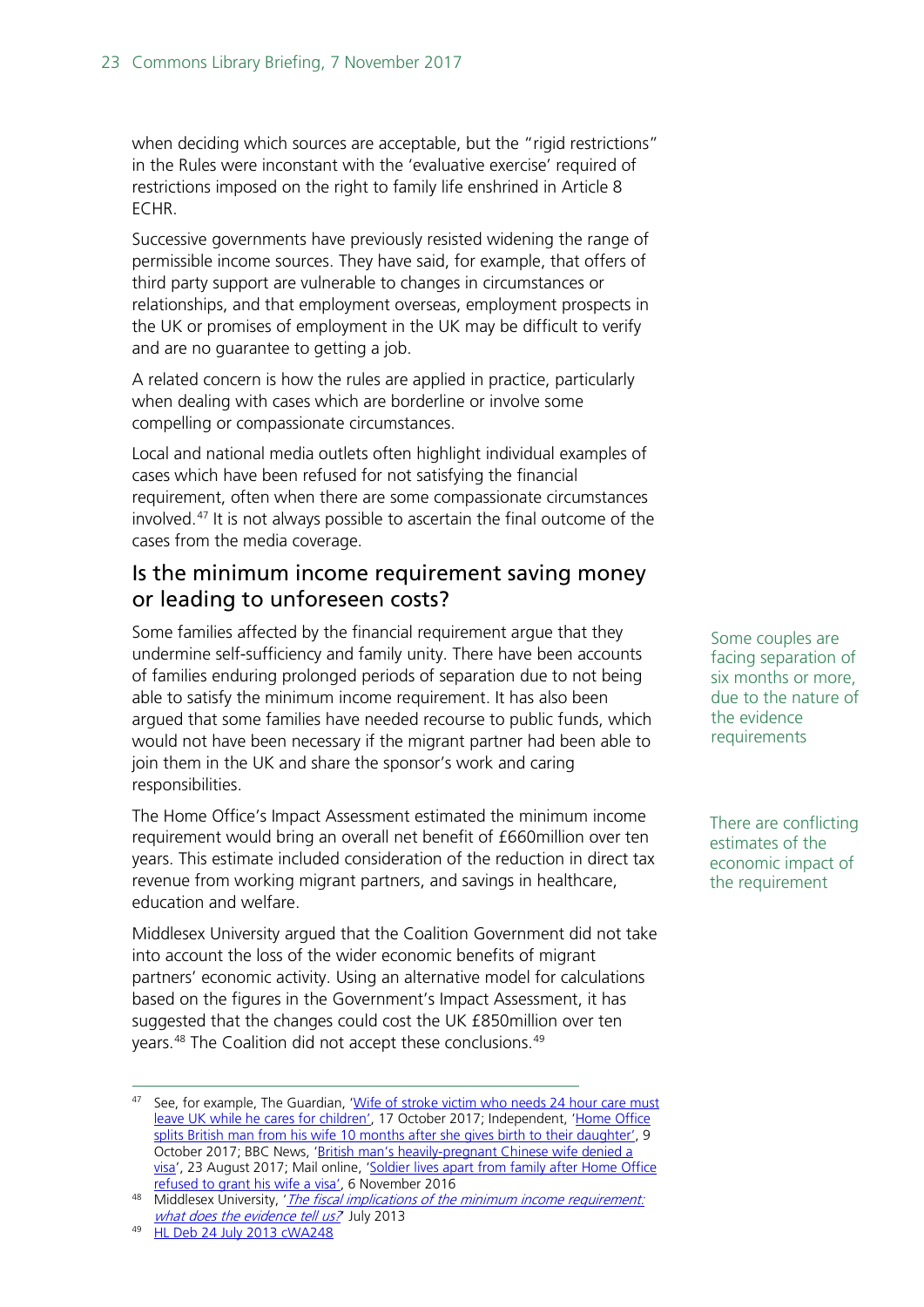## <span id="page-23-0"></span>4. The requirements for partners of EEA nationals

## <span id="page-23-1"></span>4.1 Why are the requirements different?

The rights of EU/EEA (hereafter, EEA)<sup>[50](#page-23-3)</sup> nationals and their family members to come to the UK derive from European law (specifically, [Directive 2004/38/EC,](http://eur-lex.europa.eu/LexUriServ/LexUriServ.do?uri=OJ:L:2004:158:0077:0123:en:PDF) often referred to as the Citizens' Directive or 'Free Movement of Persons' Directive).<sup>[51](#page-23-4)</sup> For as long as the UK remains an EU Member State it is subject to laws guaranteeing EEA nationals the right to free movement throughout the Union.

Non-EEA nationals, including family members of British citizens, are subject to the UK's Immigration Rules. The Immigration Rules do not have to mirror European law, and indeed it has long been the case that they have contained more restrictive eligibility criteria for family members than European law. The financial requirement is another example of such a difference - EU law does not specify a minimum income or specific level of resources that the EEA national must have in order for their non-EEA family member to join them in the host Member State.

Various commentators and politicians have highlighted the perceived unfairness of the current situation, in which EEA migrants living in the UK have an easier route to bringing their non-European partners (and other family members) to the UK compared to British citizens and settled non-EEA migrants.<sup>[52](#page-23-5)</sup> Some have argued that the unfairness is simply the result of government policy, whereas others have suggested that the UK should have the freedom to apply a similar income requirement to EEA nationals bringing family members to the UK.<sup>[53](#page-23-6)</sup>

#### **What might happen after Brexit?**

Whether or not the UK will gain the freedom to apply a similar income requirement to EEA migrants bringing partners to the UK is one of the issues currently under discussion between the UK and EU as part of the Article 50 withdrawal negotiations.

## <span id="page-23-2"></span>4.2 Can British citizens use EU law to bring partners to the UK?

British citizens living in the UK cannot ordinarily rely on EU 'free movement' law to bring their non-European loved ones to the UK. EEA migrants do not have to satisfy a financial requirement in order for their family members to join them in the UK; their rights derive from European law

<span id="page-23-3"></span> <sup>50</sup> EEA – European Economic Area (comprised of EU Member States plus Iceland, Norway and Liechtenstein). Swiss nationals have similar rights due to bilateral agreements with the EU.

<span id="page-23-4"></span> $51$  Transposed into domestic legislation by the *Immigration (European Economic Area)* Regulations 2006, SI 2006/1003 (as amended). EEA and Swiss nationals have similar rights due to bilateral agreements with the EU.

<span id="page-23-5"></span><sup>&</sup>lt;sup>52</sup> See, for example, Home Affairs Committee, The work of the Immigration [Directorates](http://data.parliament.uk/writtenevidence/committeeevidence.svc/evidencedocument/home-affairs-committee/the-work-of-the-immigration-directorates-2014-q3/oral/18071.pdf) 2014 Q2, 10 February 2015, HC 902 2014-15, Q39

<span id="page-23-6"></span><sup>53</sup> Migration Watch briefing 4.22, *[Family permits for EU citizens in Britain](http://www.migrationwatchuk.co.uk/briefingPaper/document/298)*, 9 May 2013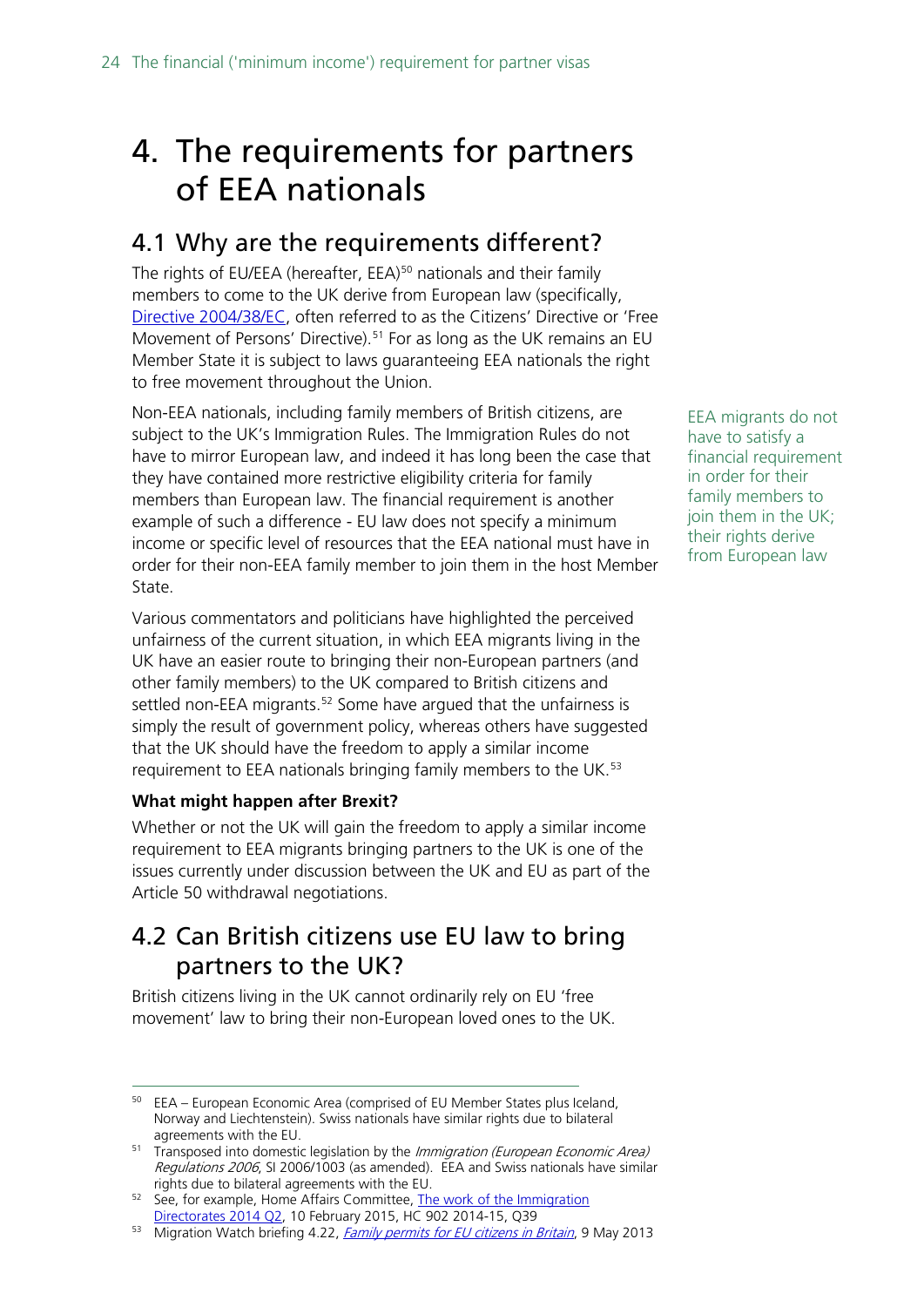This is because EU law does not consider EEA nationals to be exercising their 'free movement' rights whilst they are living in their own country. Therefore, their non-EEA national partners are usually subject to the country's national immigration laws rather than EU law.

However, European caselaw (most famously, the 'Surinder Singh' case) has established that where EEA citizens (and their family members) exercise a right to move to another Member State under EU law, their right to return to their country of nationality also comes under EU law.<sup>[54](#page-24-0)</sup> Therefore, the non-EEA national partner of a British citizen who has been living in another EU Member State is eligible to return to the UK under EU free movement law, rather than being subject to the UK's Immigration Rules.<sup>[55](#page-24-1)</sup>

There have been reports that some British citizens who were unable to satisfy the financial requirement have temporarily moved to other EU Member States with their non-EEA national partners, in order to be able to benefit from the Singh caselaw.<sup>56</sup>

Recent UK governments have considered this an abuse of EU law. In 2013 and 2016 the regulations transposing the EU Free Movement of Persons Directive into UK law were amended in order to prevent such 'abuse'.<sup>[57](#page-24-3)</sup>

Aspects of the UK's amended regulations have been highlighted by some observers as incompatible with the relevant EU caselaw. <sup>[58](#page-24-4)</sup>

For example, the UK regulations specify that couples cannot benefit from Singh if the purpose for living in another Member State was to circumvent the UK's Immigration Rules. EU caselaw has stablished that an EU citizen's motive for exercising free movement rights is irrelevant.[59](#page-24-5)

Furthermore, the UK regulations identify various factors relevant to assessing whether a couple's residence in another State was "genuine" which are more prescriptive than EU caselaw.

The European Commission is reportedly investigating the UK's interpretation of the Free Movement of Persons Directive and related case law. [60](#page-24-6) However, some commentators have questioned whether these investigations will make much progress before the UK leaves the EU. [61](#page-24-7)

There are limited circumstances in which British citizens can use European law to bring their non-EEA family members to the UK without having to satisfy the financial requirement

The UK government has tightened its regulations to prevent 'abuse' of these provisions, although some experts question the UK's interpretation of relevant EU caselaw

<span id="page-24-0"></span><sup>&</sup>lt;sup>54</sup> ECJ, [C-370/90.](http://eur-lex.europa.eu/smartapi/cgi/sga_doc?smartapi!celexplus!prod!CELEXnumdoc&numdoc=61990J0370&lg=en) See also *O and B v The Netherlands*, C-456/12

<span id="page-24-1"></span><sup>55</sup> Home Office, Modernised Guidance, European Nationals, Free movement rights: [Family members of British citizens,](https://www.gov.uk/government/publications/free-movement-rights-family-members-of-british-citizens) 25 October 2017

<span id="page-24-2"></span><sup>56</sup> BBC News [online], ["The Britons leaving the UK to get their relatives in"](http://www.bbc.co.uk/news/uk-23029195), 25 June 2013

<span id="page-24-3"></span><sup>57</sup> Immigration (European Economic Area) (Amendment) (No.2) Regulations 2013, SI 3032/2013 and Immigration (European Economic Area) Regulations 2016, SI 2016/1052 (as amended)

<span id="page-24-4"></span><sup>&</sup>lt;sup>58</sup> ILPA, Brexit information sheet 12, *UK regulations on free movement which may [breach EU law](http://www.ilpa.org.uk/resource/33380/information-sheet-brexit-12-uk-regulations-on-free-movement-that-may-breach-eu-law)*, 10 June 2017

<span id="page-24-5"></span><sup>59</sup> Akrich, C-109/01

<span id="page-24-6"></span><sup>&</sup>lt;sup>60</sup> Free Movement blog, 'EU to investigate UK interpretation of Surinder Singh', 2 September 2014

<span id="page-24-7"></span><sup>&</sup>lt;sup>61</sup> Free Movement blog, 'The Surinder Singh immigration route: how does it work? [\(updated\)',](https://www.freemovement.org.uk/surinder-singh-immigration-route/) 31 January 2017